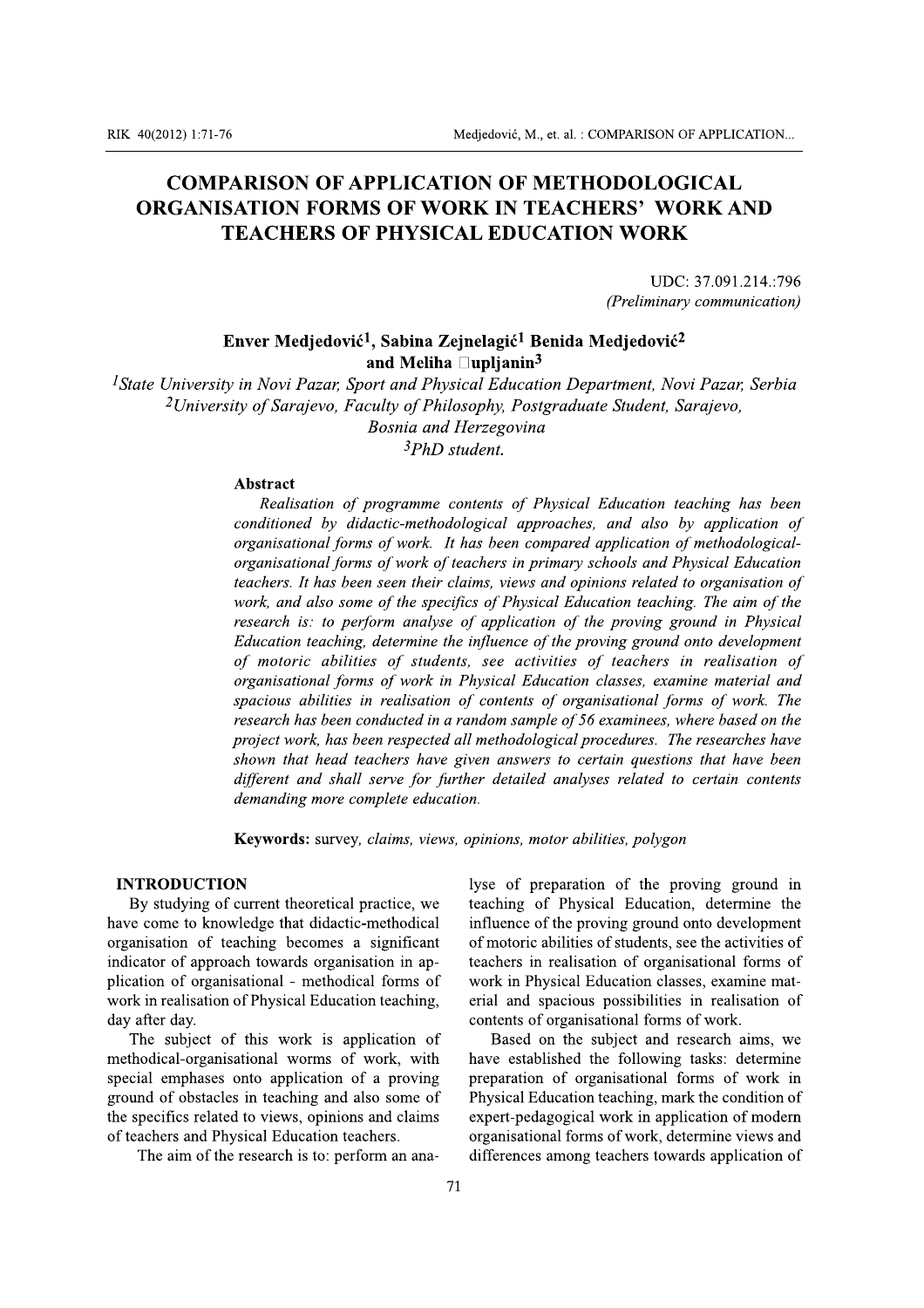organisational forms of work in Physical Education teaching, with the emphases onto proving grounds, determine differences in claims of teachers and Physical Education teachers towards some of the specifics in Physical Education.

## **METHODS**

It has been chosen and applied a descriptive and comparative method in this research, being pursuant to the nature of the issue, the subject aims and tasks of the research, and also to the established hypotheses. It has been used a survey technique and an instrument-a questionnaire for teachers and Physical Education teachers in teaching of Physical Education, being specially created for the needs of this research.

The research has been performed on a random sample of teachers. The sample has consisted of 28 teachers from the primary schools in Novi Pazar and 28 Physical Education teachers from primary and secondary schools from Novi Pazar, creating the sample of 56 examinees.

We have started from a general hypothesis in the research that teachers and Physical Education teachers shall express differences in using organisational forms of work in Physical Education teaching.

Special Hypotheses: It is being expected that teachers use less different forms of group work, especially related to different kinds of proving grounds. The expert pedagogical work of teachers asks for more education in Physical Education area. Material conditions represent a great obstacle in realisation of programme outcomes.

The data gained through the research instruments have been arranged and processed in Tables, separately for teachers and Physical Education teachers, and therefore it shall be shown a detailed analyse within these two groups. The analyse of the gained results has been based on the basic descriptive and statistic parameters.

## **RESULTS AND DISCUSSION**

The first part of the survey is related to general data on an examinee, and also on ten questions where the examinees circle the answer.

Question no. 1. I apply methodical organisational group forms of work in Physical Education teaching "proving ground" or "track": a) Once a week, b) Twice a week, c) Once in two weeks, d) Once in three weeks. By analysing a Table show of the answers of the question 1.we conclude that teachers use proving ground less in Physical Education teaching, in more cases. Thus, Physical Education teachers use proving ground more in it. The statistical indicators expressed in percentages show that 32% of the examinees apply methodicalorganisational group form of work in Physical Education teaching, "proving ground" or "track" is being used twice a week.

Question no. 2. I apply the most often the following proving grounds: a) Ability proving ground, b) Turning proving ground, c) Handling proving ground and d) Combined proving ground. By seeing results of the question 2, we conclude tha teachers use the handling proving ground more in comparison to Physical Education pedagogues. the difference is noticable in application of handling proving ground within teachers in older classes. In percentages, it has been ranged and expressed the most often used the combined proving ground, within 32% of teachers.

Question no. 3. When we establish the proving ground, the scheme of the working position can be: a) In semi-circle or a circle, b) In Square or a rectangle form, c) An ellipse or eight form, and d) A combined form. By analysing answers onto question no.3, we conclude that teachers establish the combined proving ground the most often, in 39% of cases, while Physical Education teachers decide to use the square and rectangle proving grounds more often, and also ellipse and eight form proving grounds.

Question no. 4. What part of the class the proving ground as a methodical-organisational form of work is being used in? a) Mostly in A part of the class, b) In the first part of the class, c) In the main B part of the class. Using of the proving ground in Physical Education class structure is quite similar within teachers of both ages. Physical Education teachers use the proving ground in A part of the class, the most often.

Question no. 5. The division of the proving ground to the space of performance can be: a) The gym proving ground, b) The nature proving ground, c) School playground proving ground, d) The proving ground on snow, e) The proving ground on water and f) Different combined proving grounds. By analysing answers on the question no.5, the examinees-Physical Education teachers have given a special significance to the gym proving ground, while the teachers have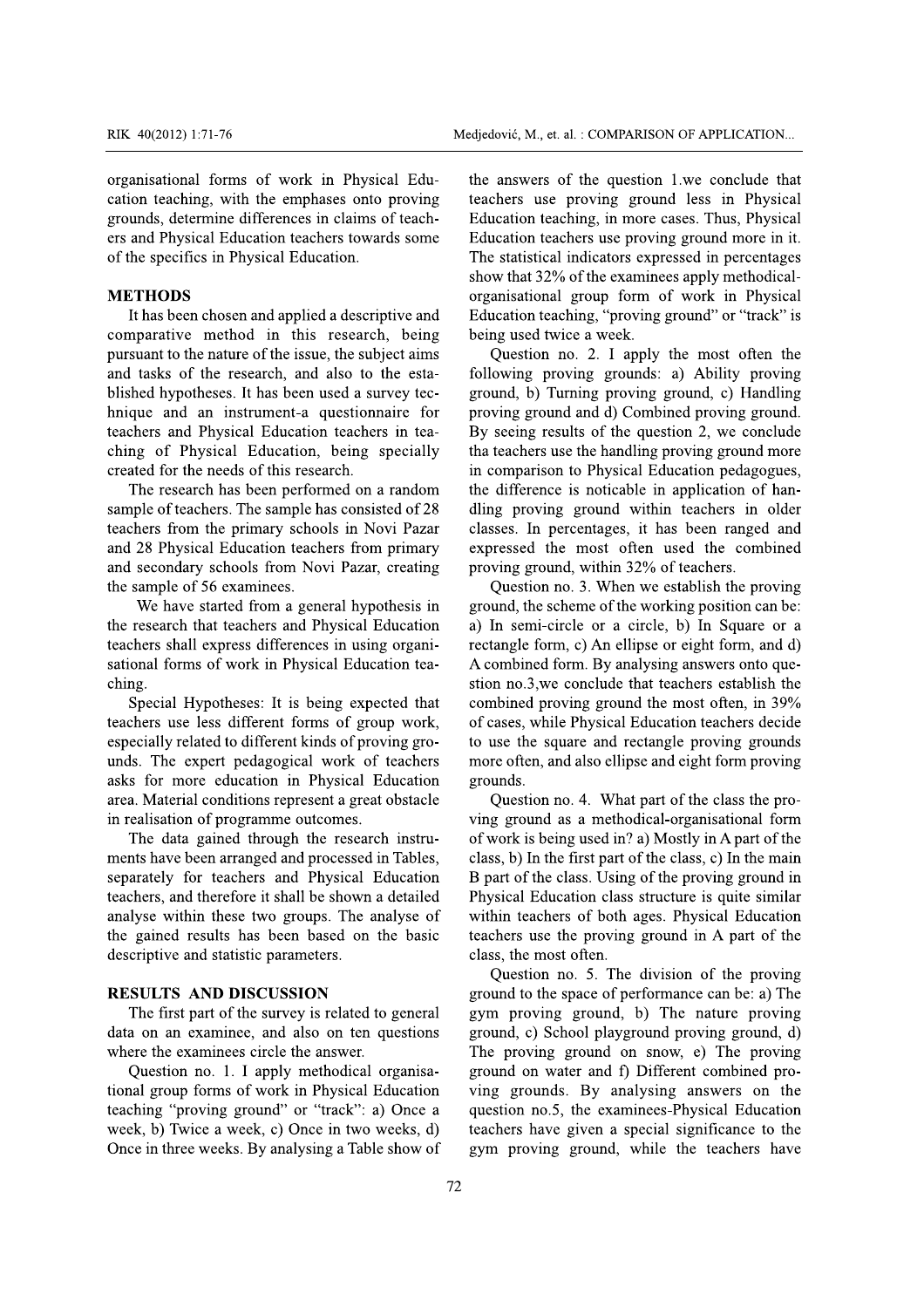| No.                      | <b>CLAIMS</b>                                                                                | I completely<br>agree | I mostly<br>agree | I am not<br>sure | I mostly<br>disagree | I completely<br>disagree |
|--------------------------|----------------------------------------------------------------------------------------------|-----------------------|-------------------|------------------|----------------------|--------------------------|
|                          | It has been given a special attention to PE in my<br>school                                  | 10                    | 6                 | 2                | 6                    | 4                        |
|                          | PE gives a great contribution to abilities of<br>thinking and memorising within the students |                       | 6                 | 5                | 4                    | 6                        |
| 3                        | I suggest for PE to be done everyday                                                         | 5                     | 6                 | $\overline{2}$   | 7                    | 8                        |
| 4                        | Body deformities can be successfully corrected<br>through PE classes                         | 8                     |                   | 5                | 4                    | 4                        |
| $\overline{\phantom{0}}$ | Students should be taught to control their<br>abilities by themselves                        | 9                     | 6                 | $\overline{2}$   | 6                    | 5                        |
| 6                        | The work in small groups should be emphasised<br>in PE classes                               | 6                     | 8                 | 5                | 4                    | 5                        |
| 7                        | It is important for students to be stimulated to<br>exercising by teachers                   | 8                     | 6                 | 7                | 4                    | 3                        |
| 8                        | The instructions during PE classes should be<br>more précised and often                      | 6                     | 9                 | 4                | 5                    | 4                        |
| 9                        | The marks in PE should be given based on a<br>knowledge level and one's improvement          | 7                     | 9                 | 6                | 3                    | ٩                        |
| 10                       | Physical Education influences onto the learning<br>quality                                   | 6                     |                   | 6                | 6                    | 3                        |

Table 1. The results of the survey of the claim list of teachers.

Table 2. The results of the survey of the claim list of PE teachers.

| No.            | <b>CLAIMS</b>                                                                                | I completely<br>agree | I mostly<br>agree | I am not<br>sure | I mostly<br>disagree | I completely<br>disagree |
|----------------|----------------------------------------------------------------------------------------------|-----------------------|-------------------|------------------|----------------------|--------------------------|
|                | It has been given a special attention to PE in my<br>school                                  | 4                     | 6                 | 7                | 8                    | 3                        |
| $\overline{2}$ | PE gives a great contribution to abilities of<br>thinking and memorising within the students | 11                    | 10                | 3                | $\overline{2}$       | 2                        |
| 3              | I suggest for PE to be done everyday                                                         | 16                    | 9                 |                  | $\overline{2}$       |                          |
| 4              | Body deformities can be successfully corrected<br>through PE classes                         | 15                    | 8                 | $\overline{2}$   | $\overline{2}$       |                          |
| 5              | Students should be taught to control their<br>abilities by themselves                        | 16                    | 9                 |                  | 1                    |                          |
| 6              | The work in small groups should be emphasised<br>in PE classes                               | 13                    | 12                |                  |                      |                          |
| 7              | It is important for students to be stimulated to<br>exercising by teachers                   | 14                    | 12                | $\overline{2}$   |                      |                          |
| 8              | The instructions during PE classes should be<br>more précised and often                      | 11                    | 10                |                  | 3                    | 3                        |
| 9              | The marks in PE should be given based on a<br>knowledge level and one's improvement          | 12                    | 11                |                  | $\overline{2}$       | 2                        |
| 10             | Physical Education influences onto the learning<br>quality                                   | 10                    | 12                | $\overline{2}$   | 3                    |                          |

 $\boxed{2}$ 

decided for the school playground proving ground in 39% of the cases.

Question no. 6. I use the most often the following group forms of work: a) Work in pairs, b) Work in triples and fours, c) Work in units, d) Circle form of work, e) Parallel class work, f) Parallel turning form of work, g) Work with additional forms of exercises. By analysing answers on the asked question no.6, we conclude that teachers do not use work in pairs, and also additional form of exercise. It has been also noticed the presence of circle form of work within teachers, while Physical Education teachers use additional forms of exercises.

Ouestion no.7 How does the work in units devide the class into? a) Two-three stduents, b) Four to five students, c) Five to six students. By analysing anwers on the question no.7, it can be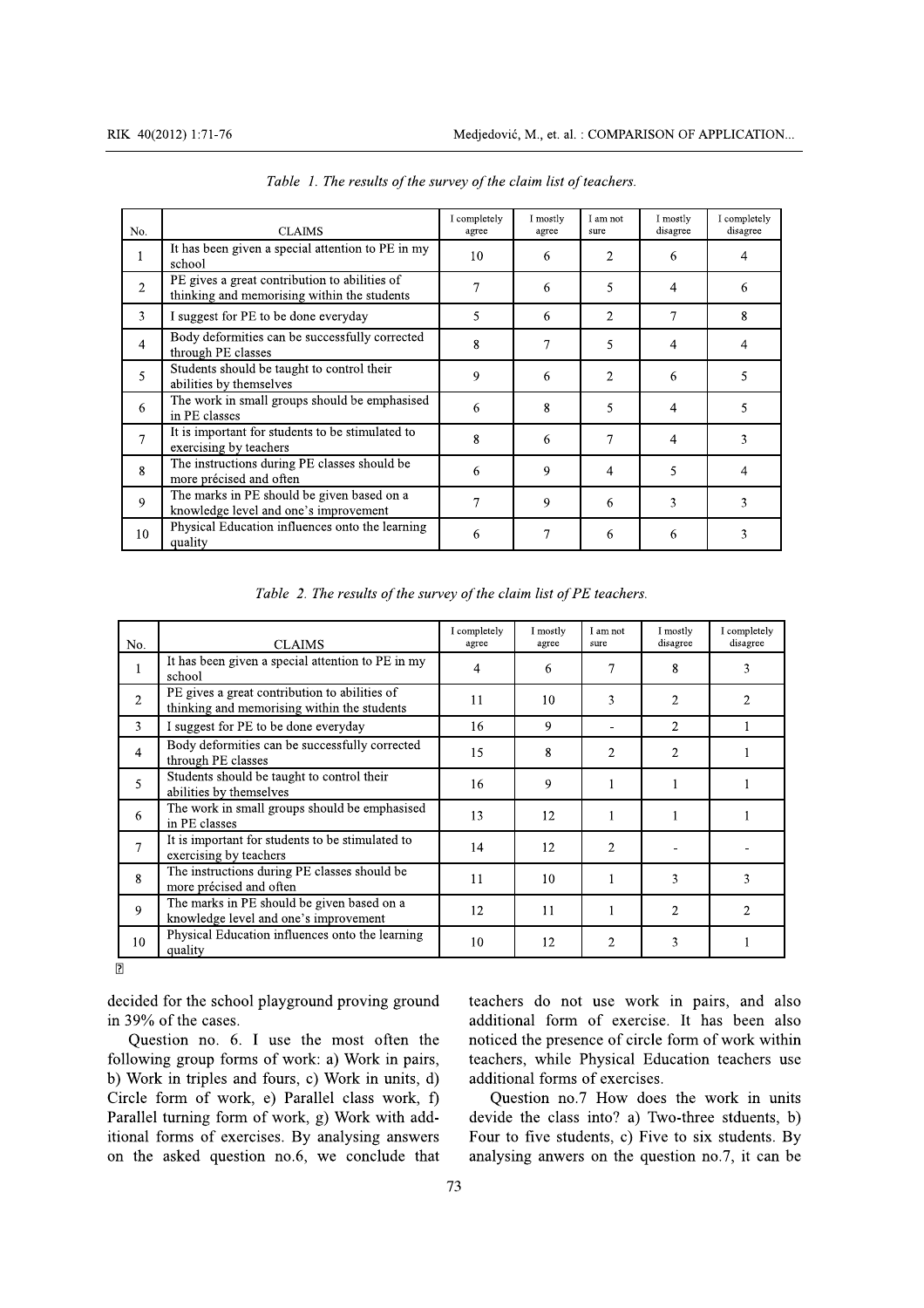| No.            |                                                                                              | I completely | I mostly | I am not       | I mostly       | I completely |
|----------------|----------------------------------------------------------------------------------------------|--------------|----------|----------------|----------------|--------------|
|                | <b>CLAIMS</b>                                                                                | agee         | agree    | sure           | disagree       | disagree     |
|                | It has been given a special attention to PE in my<br>school                                  | 14           | 12       | 9              | 14             | 7            |
| 2              | PE gives a great contribution to abilities of<br>thinking and memorising within the students | 18           | 16       | 8              | 6              | 8            |
| 3              | I suggest for PE to be done everyday                                                         | 21           | 15       | $\overline{2}$ | 9              | 9            |
| $\overline{4}$ | Body deformities can be successfully corrected<br>through PE classes                         | 23           | 15       | $\tau$         | 6              | 5            |
| 5              | Students should be taught to control their<br>abilities by themselves                        | 25           | 15       | 7              | 6              | 5            |
| 6              | The work in small groups should be emphasised<br>in PE classes                               | 19           | 20       | 6              | 5              | 6            |
| 7              | It is important for students to be stimulated to<br>exercising by teachers                   | 22           | 18       | 9              | $\overline{4}$ | 3            |
| 8              | The instructions during PE classes should be<br>more précised and often                      | 17           | 19       | 5              | 8              | 7            |
| 9              | The marks in PE should be given based on a<br>knowledge level and one's improvement          | 19           | 20       | $\tau$         | 5              | 5            |
| 10             | Physical Education influences onto the learning<br>quality                                   | 16           | 19       | 8              | 9              | 4            |

Table 3. The results of mutual claims of teachers and Physical Education teachers

 $\overline{p}$ 

concluded a similar answer from both of the groups.

Question no. 8. The work in pairs demands the following conditions: a) Forming to gender, b) Approximate taking of body weight and body height, c) Approximate ability of students and d) Depends of some of the specifics. From the offered results of the examinees, it has been especially emphasised forming to gender, specifically in older classes.

Question no. 9. The groups can be determined in several ways: a) Conducted in groups, b) Chosen in random, c) Mechanically chosen, d) Homogenous groups. It has been especially noticed the percentage of 32% examinees of teachers who emphasise the importance of homogenous groups in class work.

Question no. 10. What does the application of methodical-organisational forms of work depend on? a) From the aim and class tasks, b) From previous students' knowledge, c) From material conditions and d) From several mutual components. The answers given by the examinees on question no.10 are especially different within the group, therefore the teachers have given the answer mostly under d), related to several mutual components conditioning the application of methodical-organisational groups in Physical Education class, while Physical Education pedagogues based their answer onto this question under b)

answer, on previous students' knowledge.

The second part of the survey has been composed on suggested claims related to some of the specifics of Physical Education, where the examinees marked their answers by "X". The claims have been composed of ten questions.

By the comparative analyse of teachers' claims, we can conclude that claims express a line of different views towards the subject of Physical Education. The examinees have entered their answers into suitable rows predicted by the mark for their opinion. By ranging the answers on the sample of 28 examinees, it has been determined the percentage of claims' value. The shown results of the research deserve to be the theme of a discussion within the schools where the survey has been conducted.

The claims expressed in the sample of 28 Physical Education teachers-professors of PE have been expressed numerically according to the size of the scale value. Each claim has its own value and points onto valorisation and contribution of Physical Education. The enclosed results of the examined claims deserve to be the theme of a discussion in schools where the survey has been conducted.

The results of the research onto claims on some of the specifics of Physical Education have been expressed by the teachers and Physical Education teachers on the sample of  $28+28$ , shown in a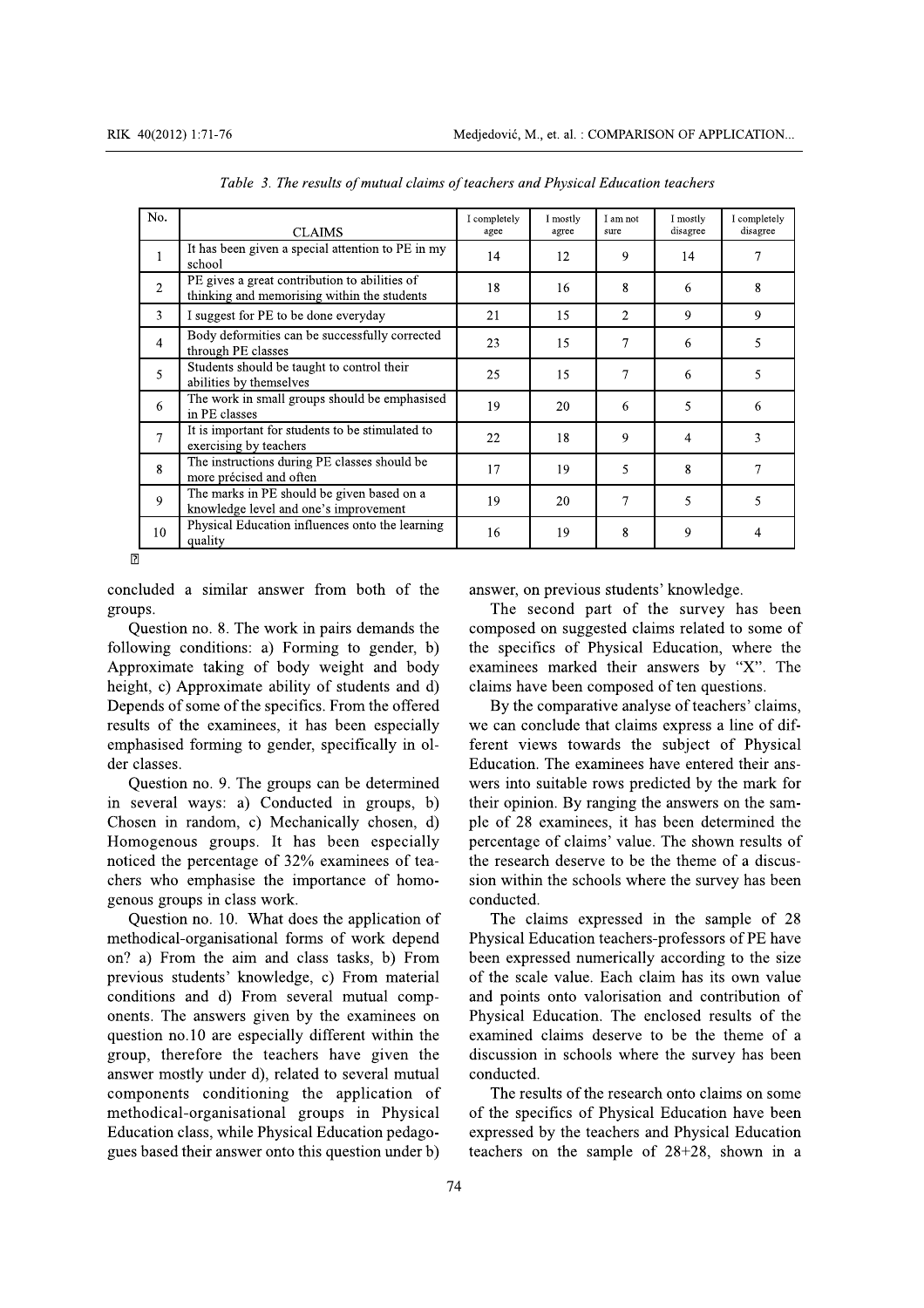RIK 40(2012) 1:71-76<br>
mutual Table point onto<br>
Physical Education. The ga<br>
very important for a further<br>
tions whose competence l<br>
improvement and valuation<br>
The claim "I mostly disagre<br>
current for the answers und<br>
10. Al RIK 40(2012) 1:71-76<br>
mutual Table point onto the views re<br>
Physical Education. The gained results h<br>
very important for a further analyse in th<br>
tions whose competence has been bou<br>
improvement and valuation of Physical E RIK 40(2012) 1:71-76<br>
mutual Table point onto the views relat<br>
Physical Education. The gained results have<br>
very important for a further analyse in the ir<br>
tions whose competence has been bound<br>
improvement and valuation o RIK 40(2012) 1:71-76<br>
mutual Table point onto the views related<br>
Physical Education. The gained results have b<br>
very important for a further analyse in the inst<br>
tions whose competence has been bounded<br>
improvement and val RIK 40(2012) 1:71-76<br>
mutual Table point onto the views related to<br>
Physical Education. The gained results have been<br>
very important for a further analyse in the institutions whose competence has been bounded to<br>
improvem RIK 40(2012) 1:71-76<br>
mutual Table point onto the views related to<br>
Physical Education. The gained results have been<br>
very important for a further analyse in the institu-<br>
ions whose competence has been bounded to<br>
improve -Medjedović, M., et.<br>
ual Table point onto the views related to<br>
ual Table point onto the views related to<br>
ation in an a<br>
sical Education. The gained results have been<br>
important for a further analyse in the institu-<br>
hasi Medjedović, M., et. al. : (<br>
It onto the views related to ation in an adequ<br>
The gained results have been models of proving<br>
a further analyse in the institu-<br>
hasised lately by<br>
etence has been bounded to Education in the Medjedović, M., et. al. : C<br>
to the views related to ation in an adequa<br>
equal results have been models of proving<br>
ther analyse in the institu-<br>
hasised lately by<br>
be has been bounded to Education in their<br>
ion of Physica mutual Table point onto the views related to RIK 40(2012) 1:71-76<br>
mutual Table point onto the views<br>
Physical Education. The gained results<br>
very important for a further analyse in t<br>
tions whose competence has been b<br>
improvement and valuation of Physical I<br>
The cl RIK  $40(2012)$  1:71-76<br>
mutual Table point onto the views re<br>
Physical Education. The gained results hivery important for a further analyse in the<br>
tions whose competence has been bot<br>
improvement and valuation of Physica RIK 40(2012) 1:71-76 Medjedović,<br>
mutual Table point onto the views related to ation in<br>
Physical Education. The gained results have been models<br>
very important for a further analyse in the institu-<br>
hasised<br>
tions whose c  $\frac{1}{2}$ :71-76 Medjedović, M., et. al. : C<br>
begins the views related to ation in an adequation. The gained results have been models of proving<br>
to the views related to ation in an adequation.<br>
to a further analyse in the RIK 40(2012) 1:71-76<br>
mutual Table point onto the v<br>
Physical Education. The gained r<br>
very important for a further analy<br>
tions whose competence has be<br>
improvement and valuation of Phy<br>
The claim "I mostly disagree" has<br> RIK 40(2012) 1:71-76<br>
mutual Table point onto the vie<br>
Physical Education. The gained res<br>
very important for a further analyse<br>
tions whose competence has been<br>
improvement and valuation of Physi<br>
The claim "I mostly disa RIK 40(2012) 1:71-76<br>
mutual Table point onto the views<br>
Physical Education. The gained results<br>
very important for a further analyse in<br>
tions whose competence has been<br>
improvement and valuation of Physical<br>
The claim "I RIK 40(2012) 1:71-76<br>
mutual Table point onto the views represented and the views of Physical Education. The gained results h<br>
very important for a further analyse in the tions whose competence has been bot<br>
improvement an RIK  $40(2012)$  1:71-76<br>
mutual Table point onto the views related 1<br>
Physical Education. The gained results have bee<br>
very important for a further analyse in the institutions whose competence has been bounded 1<br>
improveme Medjedović, Medjedović, Medjedović, Medjedović, Medjedović, Medjedović, Medjedović, Medjedović, Medjedović, Medjedović, Medjedović, Medjedović, Medjedović, Medjedović, Medjedović, Medjedović, Medjedović, Medjedović, Medjed Medjedović, M., et. al.<br>
point onto the views related to<br>
tion. The gained results have been<br>
for a further analyse in the institu-<br>
hasised lately b<br>
ompetence has been bounded to<br>
Education in th<br>
and valuation of Physic Medjedović, M., et. al. :<br>
onto the views related to<br>
onto the views related to<br>
onto in an adeq<br>
the gained results have been<br>
incomedels of provincit<br>
urther analyse in the institu-<br>
hasised lately by<br>
pence has been bou Medjedović, M., et. al. : C<br>
nto the views related to<br>
e gained results have been<br>
e gained results have been<br>
models of proving<br>
ther analyse in the institu-<br>
hasised lately by t<br>
lece has been bounded to<br>
Education in th RIK 40(2012) 1:71-76<br>
mutual Table point on<br>
Physical Education. The<br>
very important for a furt<br>
tions whose competenc<br>
improvement and valuati<br>
The claim "I mostly disa<br>
current for the answers 1<br>
10. Also, the claim "I c RIK 40(2012) 1:71-76<br>
mutual Table point onto<br>
Physical Education. The g<br>
very important for a furth<br>
tions whose competence<br>
improvement and valuatio<br>
The claim "I mostly disag<br>
current for the answers ur<br>
10. Also, the c RIK 40(2012) 1:71-76<br>
mutual Table point onto the v<br>
Physical Education. The gained re<br>
very important for a further analy<br>
tions whose competence has be<br>
improvement and valuation of Phy<br>
The claim "I mostly disagree" has RIK  $40(2012)$  1:71-76<br>mutual Table point onto the views<br>Physical Education. The gained results<br>very important for a further analyse in t<br>tions whose competence has been b<br>improvement and valuation of Physical<br>The claim " RIK 40(2012) 1:71-76<br>mutual Table point onto the views relate<br>Physical Education. The gained results have<br>very important for a further analyse in the ins<br>tions whose competence has been bounde<br>improvement and valuation of Medjedović, Medjedović, Medjedović, Medjedović, Medjedović, Medjedović, Medjedović, Medjedović, Medjedović, Medjedović, Medjedović, Medjedović, Medjedović, Medjedović, Medjedović, Medjedović, Medjedović, Medies overy impor -Medjedović, M., et. al. : C<br>
to the views related to<br>
it ation in an adequa<br>
expained results have been<br>
models of proving<br>
ther analyse in the institu-<br>
hasised lately by<br>
by<br>
the mass been bounded to<br>
Education in their<br> tions whose competence has been bounded to RIK 40(2012) 1:71-76<br>
mutual Table point onto the<br>
Physical Education. The gain<br>
very important for a further a<br>
tions whose competence ha<br>
improvement and valuation of<br>
The claim "I mostly disagree"<br>
current for the answe RIK 40(2012) 1:71-76<br>
mutual Table point onto the view<br>
Physical Education. The gained resul<br>
very important for a further analyse i<br>
tions whose competence has been<br>
improvement and valuation of Physic<br>
The claim "I mostl RIK  $40(2012)$  1:71-76<br>
mutual Table point onto the views related<br>
Physical Education. The gained results have bee<br>
very important for a further analyse in the instit<br>
tions whose competence has been bounded<br>
improvement RIK 40(2012) 1:71-76<br>
mutual Table point onto the views related to<br>
Physical Education. The gained results have beer<br>
very important for a further analyse in the institu-<br>
tions whose competence has been bounded to<br>
impro Medjedović, M., et. al<br>
and Table point onto the views related to<br>
and Table point onto the views related to<br>
and in an ade<br>
important for a further analyse in the institu-<br>
hassised lately by<br>
important of a further analy Medjedović, M., et. al. :<br>
onto the views related to<br>
in an adeq<br>
he gained results have been<br>
in models of provincurther analyse in the institu-<br>
hasised lately by<br>
ence has been bounded to<br>
Education in the<br>
lation of Ph Medjedović, M., et. al. : C<br>
nto the views related to<br>
e gained results have been<br>
models of proving<br>
ther analyse in the institu-<br>
ce has been bounded to<br>
Education in their<br>
tion of Physical Education.<br>
Physical Educatio RIK  $40(2012)$  1:71-76<br>
mutual Table point onto the views<br>
Physical Education. The gained results<br>
very important for a further analyse in t<br>
tions whose competence has been b<br>
improvement and valuation of Physical I<br>
The RIK 40(2012) 1:71-76<br>
mutual Table point onto the views rel<br>
Physical Education. The gained results ha<br>
very important for a further analyse in the<br>
tions whose competence has been bour<br>
improvement and valuation of Physi Medjedović, M., et. al. : C<br>
mutual Table point onto the views related to<br>
mutual Table point onto the views related to<br>
ation in an adequa<br>
Physical Education. The gained results have been<br>
models of proving<br>
very importa mutual Table point onto the<br>Physical Education. The gained<br>very important for a further and<br>tions whose competence has<br>improvement and valuation of I<br>The claim "I mostly disagree"<br>current for the answers under<br>10. Also, th mutual Table point onto the v<br>Physical Education. The gained r<br>very important for a further analy<br>tions whose competence has b<br>improvement and valuation of Ph<br>The claim "I mostly disagree" has<br>current for the answers under mutual Table point onto the view<br>Physical Education. The gained rest<br>very important for a further analyse<br>tions whose competence has been<br>improvement and valuation of Physic<br>The claim "I mostly disagree" has b<br>current for mutual Table point onto the views related to<br>mutual Table point onto the views related to<br>mutual Table point onto the views related to<br>models of proving<br>very important for a further analyse in the institu-<br>hasised lately b mutual Table point onto the<br>Physical Education. The gained<br>very important for a further ana<br>tions whose competence has<br>improvement and valuation of P<br>The claim "I mostly disagree" h<br>current for the answers under n<br>10. Also mutual Table point onto the viory important for a further analys<br>tions whose competence has been improvement and valuation of Phys<br>The claim "I mostly disagree" has<br>current for the answers under num<br>10. Also, the claim "I mutual Table point onto the views related to<br>Physical Education. The gained results have been<br>very important for a further analyse in the institu<br>tions whose competence has been bounded to<br>improvement and valuation of Phys nutual Table point onto the views related to<br>hysical Education. The gained results have been<br>ery important for a further analyse in the institu-<br>ons whose competence has been bounded to<br>herovement and valuation of Physical Table point onto the views related to<br>
all Education. The gained results have been<br>
models of proving<br>
mortant for a further analyse in the institu-<br>
hasised lately by t<br>
whose competence has been bounded to<br>
Education in mutual Table point onto the views related to<br>
Physical Education. The gained results have been<br>
very important for a further analyse in the institu-<br>
tions whose competence has been bounded to<br>
E improvement and valuation Table point onto the views related to ation in an adequant and Education. The gained results have been models of proving portant for a further analyse in the institu-<br>hasised lately by those competence has been bounded to Physical Education. The gaine<br>very important for a further and<br>tions whose competence has<br>improvement and valuation of I<br>The claim "I mostly disagree"<br>current for the answers under 1<br>10. Also, the claim "I comple<br>been expr Physical Education. The ganned results<br>very important for a further analyse in<br>tions whose competence has been b<br>improvement and valuation of Physical<br>The claim "I mostly disagree" has beer<br>current for the answers under nu Physical Education. The gained results have<br>very important for a further analyse in the i<br>tions whose competence has been bound<br>improvement and valuation of Physical Educe<br>The claim "I mostly disagree" has been especurent Physical Education. The gained results have b<br>very important for a further analyse in the inst<br>tions whose competence has been bounded<br>improvement and valuation of Physical Educati<br>The claim "I mostly disagree" has been es Physical Education. The gained results have been<br>very important for a further analyse in the institu-<br>hasise<br>tions whose competence has been bounded to<br>improvement and valuation of Physical Education.<br>The claim "I mostly Location. The gaint results have been<br>
int for a further analyse in the institu-<br>
competence has been bounded to<br>
Leading in the institu-<br>
t and valuation of Physical Education. Physical Ed<br>
I mostly disagree" has been es The gained results have been<br>
a further analyse in the institu-<br>
basised lately by<br>
etence has been bounded to<br>
Education in the<br>
aluation of Physical Education.<br>
Physical Education in the<br>
divers under numbers 1, 3, 4, 5 RIK 40(2012) 1:71-76 Medjedović, M., et. al. : COMP/<br>
mutual Table point onto the views related to ation in an adequate w<br>
Physical Education. The gained results have been models of proving grou<br>
very important for a furth

tions whose competence has been bot<br>improvement and valuation of Physical Ed<br>The claim "I mostly disagree" has been e<br>current for the answers under numbers 1<br>10. Also, the claim "I completely disa-g<br>been expressed in Table improvement and valuation of H<br>The claim "I mostly disagree" l<br>current for the answers under i<br>10. Also, the claim "I complet<br>been expressed in Table sh<br>numerous reasons for the reseau<br>**CONCLUSION**<br>Methodical-organisationa improvement and valuation of Ph<br>The claim "I mostly disagree" ha<br>current for the answers under nu<br>10. Also, the claim "I completel<br>been expressed in Table show<br>numerous reasons for the research<br>**CONCLUSION**<br>Methodical-orga improvement and valuation of Physical E<br>The claim "I mostly disagree" has been<br>current for the answers under numbers<br>10. Also, the claim "I completely disa-<br>been expressed in Table shown and<br>numerous reasons for the resear improvement and valuation of Physical Education<br>The claim "I mostly disagree" has been especially<br>current for the answers under numbers 1, 3, 4, 5<br>10. Also, the claim "I completely disa-gree" ha<br>been expressed in Table sho mprovement and valuation of Physical Education.<br>The claim "I mostly disagree" has been especially<br>current for the answers under numbers 1, 3, 4, 5,<br>10. Also, the claim "I completely disa-gree" has<br>been expressed in Table s provement and valuation of Physical Education. Phy<br>e claim "I mostly disagree" has been especially mist<br>rrent for the answers under numbers 1, 3, 4, 5, tion<br>. Also, the claim "I completely disa-gree" has move<br>en expressed ent and valuation of Physical Education. Physical 1<br>
"I mostly disagree" has been especially rnisation of<br>
the claim "I completely disa-gree" has modern corressed in Table shown and implies especially<br>
reasons for the rese valuation of Physical Education. Physical Educatity disagree" has been especially misation of educations<br>
im "I completely disa-gree" has modern concepts<br>
in Table shown and implies especially to tea<br>
s for the research co tion of Physical Education. Physical Education<br>sagree" has been especially misation of education<br>under numbers 1, 3, 4, 5, tion has been rel<br>completely disa-gree" has modern concepts t<br>able shown and implies especially to The claim "I mostly disagree" has been especturent for the answers under numbers 1, 3, 10. Also, the claim "I completely disa-gree been expressed in Table shown and in numerous reasons for the research conclusion CONCLUSIO The claim "I mostly disagree" has been especially<br>current for the answers under numbers 1, 3, 4, 5,<br>10. Also, the claim "I completely disa-gree" has<br>been expressed in Table shown and implies<br>numerous reasons for the resear the claim "I mostly disagree" has been especially<br>
D. Also, the claim "I completely disa-gree" has<br>
2. Also, the claim "I completely disa-gree" has<br>
modern co<br>
een expressed in Table shown and implies<br>
especially<br>
merous r stly disagree" has been especially<br>
misation of ed<br>
im "I completely disa-gree" has<br>
im and implies<br>
or the research conclusions.<br>
reganisational forms of work<br>
research of demands related to the<br>
programmes.<br>
reganisation disagree" has been especially misation of edivers under numbers 1, 3, 4, 5, tion has been<br>
"I completely disa-gree" has modern concep<br>
Table shown and implies especially to te<br>
r the research conclusions. Chers related to Issagree'' has been especially misation of educ<br>
rs under numbers 1, 3, 4, 5, tion has been r<br>
I completely disa-gree'' has modern concepts<br>
Table shown and implies especially to tead<br>
the research conclusions.<br>
Isational sagree" has been especially misation of educat<br>
in the completely disa-gree" has<br>
able shown and implies especially to teach<br>
he research conclusions. Chers related to app<br>
programmes.<br>
ational forms of work **REFERENCES**<br> current for the answers under n<br>10. Also, the claim "I complete<br>been expressed in Table show<br>numerous reasons for the researc<br>**CONCLUSION**<br>Methodical-organisational<br>demand a wide spectrum of dem<br>application of didactic-met current for the answers under num<br>10. Also, the claim "I completel<br>been expressed in Table show<br>numerous reasons for the research<br>**CONCLUSION**<br>Methodical-organisational f<br>demand a wide spectrum of deman<br>application of dida current for the answers under number<br>10. Also, the claim "I completely dis<br>been expressed in Table shown a<br>numerous reasons for the research con<br>**CONCLUSION** Methodical-organisational forms<br>demand a wide spectrum of demand current for the answers under numbers 1, 3, 4, 10. Also, the claim "I completely disa-gree" h<br>been expressed in Table shown and impli<br>numerous reasons for the research conclusions.<br>**CONCLUSION** Methodical-organisational fo current for the answers under numbers 1, 3, 4, 5, 10. Also, the claim "I completely disa-gree" has<br>been expressed in Table shown and implies<br>numerous reasons for the research conclusions.<br>**CONCLUSION** Methodical-organisati It for the answers under numbers 1, 3, 4, 5,<br>Iso, the claim "I completely disa-gree" has<br>mexpressed in Table shown and implies<br>expressed in Table shown and implies<br>expressed in Table shown and implies<br>expressions for the r For the answers under numbers 1, 3, 4, 5, tion has b, the claim "I completely disa-gree" has modern copressed in Table shown and implies especially is reasons for the research conclusions. <br> **CUSION** colocal-organisational In "I completely disa-gree" has<br>
in "I completely disa-gree" has<br>
in Table shown and implies<br>
solution of the research conclusions.<br>
In Table shown and implies<br>
solution of the programmes.<br>
reganisational forms of work<br> **R** under numbers 1, 3, 4, 5, tion has been reli-<br>
ble shown and implies expecially to teach<br>
expectially to teach<br>
expectially to teach<br>
expectially to teach<br>
chers related to app<br>
programmes.<br>
tional forms of work **REFERENCE** 10. Also, the claim "1 c<br>been expressed in Tal<br>numerous reasons for the<br>**CONCLUSION**<br>Methodical-organisa<br>demand a wide spectrum<br>application of didacti<br>organisation in Physica<br>application of these form<br>has been conditioned 10. Also, the claim "1 complete.<br>
been expressed in Table show<br>
numerous reasons for the researce<br> **CONCLUSION**<br>
Methodical-organisational 1<br>
demand a wide spectrum of dema<br>
application of didactic-metho<br>
organisation in P 10. Also, the claim "1 completely<br>been expressed in Table show<br>numerous reasons for the research<br>**CONCLUSION**<br>Methodical-organisational fo<br>demand a wide spectrum of deman<br>application of didactic-method<br>organisation in Phys 10. Also, the claim "1 completely disa-gree" has<br>been expressed in Table shown and implies<br>espectively also and implies<br>convertions. CONCLUSION<br>Methodical-organisational forms of work<br>Remand a wide spectrum of demands rela the claim "I completely disa-gree" has mod<br>pressed in Table shown and implies espe<br>s reasons for the research conclusions. Cher<br>prog<br>odical-organisational forms of work **REI**<br>a wide spectrum of demands related to the Jun<br>o The claim "I completely disa-gree" has modern concessed in Table shown and implies especially to<br>reasons for the research conclusions. Chers related<br>programmes<br>**SION**<br>ical-organisational forms of work **REFEREN**<br>wide spectr m "I completely disa-gree" has modern concepts t<br>
in Table shown and implies especially to teach<br>
for the research conclusions. Chers related to app<br>
programmes.<br>
ganisational forms of work **REFERENCES**<br>
ectrum of demands been expressed in Table show<br>numerous reasons for the resear<br>CONCLUSION<br>Methodical-organisational<br>demand a wide spectrum of dem<br>application of didactic-meth<br>organisation in Physical Educ<br>application of these forms of w<br>has been expressed in Table show<br>numerous reasons for the research<br>CONCLUSION<br>Methodical-organisational 1<br>demand a wide spectrum of dema<br>application of didactic-metho<br>organisation in Physical Educat<br>application of these forms been expressed in Table shown<br>numerous reasons for the research cc<br>CONCLUSION<br>Methodical-organisational form<br>demand a wide spectrum of demands<br>application of didactic-methodica<br>organisation in Physical Education<br>applicatio been expressed in Table shown an<br>numerous reasons for the research conc<br>CONCLUSION<br>Methodical-organisational forms<br>demand a wide spectrum of demands rel<br>application of didactic-methodical<br>organisation in Physical Education been expressed in Table shown and imp<br>numerous reasons for the research conclusions<br>CONCLUSION<br>Methodical-organisational forms of w<br>demand a wide spectrum of demands related to<br>application of didactic-methodical forms<br>orga been expressed in Table shown and implies<br>numerous reasons for the research conclusions.<br>CONCLUSION<br>Methodical-organisational forms of work<br>demand a wide spectrum of demands related to the<br>application of didactic-methodica n expressed in Table shown and implies<br>erous reasons for the research conclusions. Che<br>pro<br>**NCLUSION**<br>Aethodical-organisational forms of work **RI**<br>and a wide spectrum of demands related to the<br>lication of didactic-methodic pressed in Table shown and implies<br>
sespecially<br>
sespecially<br>
sespecially<br>
DISION<br>
odical-organisational forms of work<br>
a wide spectrum of demands related to the<br>
Juras, B<br>
on of didactic-methodical forms of *nasta*<br>
ion i d in Table shown and implies<br>
or especially to<br>
chers related<br>
programmes.<br>
N<br>
-organisational forms of work<br>
Ference of demands related to the<br>
Images.<br>
Ference of demands related to the<br>
Images.<br>
Physical Education, firs In Table shown and implies<br>
Sepecially to teach<br>
characteristic conductions.<br>
Sepecially to teach<br>
characteristic conductions of<br>
trans, B., & Stela,<br>
idactic-methodical forms of<br>
static methodical forms of<br>
static methodi ble shown and implies<br>
expecially to teach<br>
cheresearch conclusions.<br>
tional forms of work<br>
programmes.<br>
tional forms of work<br>
c-methodical forms of *nastave fizičkog*<br>
1 Education, firstly. The<br>
ms of work with students<br> numerous reasons for the research of<br> **CONCLUSION**<br>
Methodical-organisational for<br>
demand a wide spectrum of demand<br>
application of didactic-methodio<br>
organisation in Physical Educatio<br>
application of these forms of work<br> numerous reasons for the research concl<br> **CONCLUSION**<br>
Methodical-organisational forms<br>
demand a wide spectrum of demands rel<br>
application of didactic-methodical<br>
organisation in Physical Education, fi<br>
application of thes numerous reasons for the research conclu<br> **CONCLUSION**<br>
Methodical-organisational forms<br>
demand a wide spectrum of demands relation<br>
application of didactic-methodical f<br>
organisation in Physical Education, first<br>
applicat numerous reasons for the research conclusions. Chers relate<br>programme<br>CONCLUSION<br>Methodical-organisational forms of work<br>REFEREN<br>demand a wide spectrum of demands related to the Juras, B.,<br>application in Physical Education France and Section and Section and Section and Section and Section and Section and Section and Section and Section and Section and Section and Section and Section and Section and Section and Section and Section and Section or the research conclusions. Chers related to a<br>programmes.<br>
anisational forms of work **REFERENCES**<br>
trum of demands related to the Juras, B., & Stel<br>
dactic-methodical forms of *nastave fizičk*<br>
ysical Education, firstly. the research conclusions. Chers related to approgrammes.<br>
sational forms of work **REFERENCES**<br>
m of demands related to the Juras, B., & Stela,<br>
ttic-methodical forms of *nastave fizičkog*<br>
cal Education, firstly. The Physi Example and the methodical forms of work<br>
itional forms of work<br>
REFERENCES<br>
of demands related to the Juras, B., & Stela, I<br>
c-methodical forms of *nastave fizičkog*<br>
1 Education, firstly. The Physical Education<br>
an numb **CONCLUSION**<br>
Methodical-organisa<br>
demand a wide spectrum<br>
application of didacti<br>
organisation in Physica<br>
application of these forr<br>
has been conditioned by<br>
the group. The experienc<br>
emphasise the standarc<br>
ational form **CONCLUSION**<br>
Methodical-organisational<br>
demand a wide spectrum of der<br>
application of didactic-met<br>
organisation in Physical Edu<br>
application of these forms of<br>
has been conditioned by a nur<br>
the group. The experiences in **CONCLUSION**<br>
Methodical-organisational forms of work<br>
demand a wide spectrum of demands related to the<br>
application of didactic-methodical forms of<br>
organisation in Physical Education, firstly. The<br>
application of these f programs thodical-organisational forms of work<br>thodical-organisational forms of work<br>ation of didactic-methodical forms of *na*<br>sation in Physical Education, firstly. The<br>experiences of work with students<br>en conditioned by / **CONCLUSION**<br>Methodical-organisational form<br>demand a wide spectrum of demands<br>application of didactic-methodica<br>organisation in Physical Education<br>application of these forms of work<br>has been conditioned by a number a<br>the g **CONCLUSION**<br>
Methodical-organisational forms of<br>
demand a wide spectrum of demands relate<br>
application of didactic-methodical fo<br>
organisation in Physical Education, first<br>
application of these forms of work with<br>
has bee **CONCLUSION**<br>Methodical-organisational forms of work<br>demand a wide spectrum of demands related to the<br>application of didactic-methodical forms of<br>organisation in Physical Education, firstly. The<br>application of these forms **NELUSION**<br>
Methodical-organisational forms of work<br> **REFE**<br>
and a wide spectrum of demands related to the<br>
ication of didactic-methodical forms of *na*<br>
insation in Physical Education, firstly. The<br>
lication of these form **ON**<br>
al-organisational forms of work<br>
de spectrum of demands related to the<br>
Juras, B., &<br>
of didactic-methodical forms of *nastave*<br>
in Physical Education, firstly. The<br>
f these forms of work with students<br>
Zagreb:<br>
diti Methodical-organisati<br>demand a wide spectrum of<br>application of didactic<br>organisation in Physical<br>application of these form<br>has been conditioned by a<br>the group. The experience<br>emphasise the standard<br>ational forms of work we Methodical-organisatio<br>demand a wide spectrum of<br>application of didactic-<br>organisation in Physical I<br>application of these forms<br>has been conditioned by a<br>the group. The experiences<br>emphasise the standard s<br>ational forms of Methodical-organisational 1<br>demand a wide spectrum of dema<br>application of didactic-metho<br>organisation in Physical Educat<br>application of these forms of wo<br>has been conditioned by a numb<br>the group. The experiences in the<br>emp Methodical-organisational forms<br>demand a wide spectrum of demands re<br>application of didactic-methodical<br>organisation in Physical Education, 1<br>application of these forms of work wi<br>has been conditioned by a number and<br>the g Methodical-organisational forms of<br>demand a wide spectrum of demands related<br>application of didactic-methodical form<br>organisation in Physical Education, firstly<br>application of these forms of work with st<br>has been condition Methodical-organisational forms of work<br>
demand a wide spectrum of demands related to the<br>
application of didactic-methodical forms of *nastave fizičkog*<br>
organisation in Physical Education, firstly. The<br>
application of t demand a wide spectrum of d<br>application of didactic-m<br>organisation in Physical E<br>application of these forms c<br>has been conditioned by a n<br>the group. The experiences i<br>emphasise the standard sc<br>ational forms of work we h<br>re demand a wide spectrum of dem<br>application of didactic-meth-<br>organisation in Physical Educa<br>application of these forms of w<br>has been conditioned by a num<br>the group. The experiences in the<br>emphasise the standard social<br>ation demand a wide spectrum of demand a wide spectrum of didactic-metho<br>organisation in Physical Educa<br>application of these forms of words<br>has been conditioned by a numb<br>the group. The experiences in the<br>emphasise the standard demand a wide spectrum of demand<br>application of didactic-method<br>organisation in Physical Educatio<br>application of these forms of wor<br>has been conditioned by a number<br>the group. The experiences in the<br>emphasise the standard demand a wide spectrum of demands relation of didactic-methodical organisation in Physical Education, fit application of these forms of work with has been conditioned by a number and the group. The experiences in the work demand a wide spectrum of demands related to the application of didactic-methodical forms organisation in Physical Education, firstly. The application of these forms of work with studen has been conditioned by a number and demand a wide spectrum of demands related to the<br>application of didactic-methodical forms of *na*<br>organisation in Physical Education, firstly. The<br>application of these forms of work with students<br>as been conditioned by a n de spectrum of demands related to the<br>
of didactic-methodical forms of<br>
of didactic-methodical forms of<br>
of these forms of work with students<br>
ditioned by a number and content of Kragujević, G<br>
he experiences in the work For all times and the same of demands related to the state of the size of the size of the size of the size of the size of the size of the size of the size of the size of the size of the size of the size of the size of the application of didactic-met<br>organisation in Physical Edu<br>application of these forms of<br>has been conditioned by a num<br>the group. The experiences in<br>emphasise the standard soc<br>ational forms of work we have<br>related to the wor application of didactic-method<br>organisation in Physical Educatic<br>application of these forms of worl<br>has been conditioned by a number<br>the group. The experiences in the v<br>emphasise the standard social g<br>ational forms of work application of didactic-methodical<br>organisation in Physical Education, fi<br>application of these forms of work wit<br>has been conditioned by a number and<br>the group. The experiences in the work<br>emphasise the standard social gro application of didactic-methodical forms<br>organisation in Physical Education, firstly.<br>application of these forms of work with stud<br>has been conditioned by a number and conter<br>the group. The experiences in the work especi<br>e application of didactic-methodical forms of<br>
organisation in Physical Education, firstly. The<br>
application of these forms of work with students<br>
has been conditioned by a number and content of<br>
the group. The experiences organisation in Physical Educa<br>application of these forms of w<br>has been conditioned by a num<br>the group. The experiences in the<br>emphasise the standard social<br>ational forms of work we have<br>related to the work in groups. Th<br>a organisation in Physical Educat<br>application of these forms of wo<br>has been conditioned by a numbe<br>the group. The experiences in the<br>emphasise the standard social<br>ational forms of work we have l<br>related to the work in groups organisation in Physical Education, firstly. I<br>application of these forms of work with studen<br>has been conditioned by a number and content<br>the group. The experiences in the work especia<br>emphasise the standard social groups organisation in Physical Education, firstly. Theory<br>application of these forms of work with student<br>has been conditioned by a number and content c<br>the group. The experiences in the work especiall<br>emphasise the standard soc reganisation in Physical Education, tirstly. The<br>pplication of these forms of work with students<br>aas been conditioned by a number and content of<br>he group. The experiences in the work especially<br>mphasise the standard social nisation in Physical Education, firstly. The<br>cation of these forms of work with students<br>been conditioned by a number and content of<br>roup. The experiences in the work especially<br>nasise the standard social groups-organis-<br>a on in Physical Education, tristly. The<br>
n of these forms of work with students<br>
conditioned by a number and content of<br>
rangujević, G<br>
The experiences in the work especially<br>
e the standard social groups-organis-<br>
rms of Sical Education, firstly. The Physical Education, firstly. The Physical Education is the Sage of Sko<br>
1 by a number and content of Kragujević, G.<br>
iences in the work especially vaspitanja z<br>
dard social groups-organis-<br>
In ical Education, tirstly. The Physical Education, tirstly. The Physical Education of Work with students  $\chi$  Zagreb: Skol by a number and content of  $\chi$  Kragujević, G. (ences in the work especially  $\chi$  vaspitanja za lard cal Education, firstly. The Physical Education, firstly. The Physical Education<br>prims of work with students Zagreb: Školska<br>news in the work especially vaspitanja za III<br>and social groups-organis-<br>we have being researched application of these forms<br>has been conditioned by a<br>the group. The experiences<br>emphasise the standard<br>ational forms of work we<br>related to the work in group<br>as a form of group work, e<br>application in realisation<br>activities. application of these forms of<br>has been conditioned by a num<br>the group. The experiences in<br>emphasise the standard soc<br>ational forms of work we have<br>related to the work in groups.<br>as a form of group work, emp<br>application in application of these forms of work with students<br>
has been conditioned by a number and content of<br>
the group. The experiences in the work especially<br>
emphasise the standard social groups-organis-<br>
ational forms of work we of these forms of work with students<br>
Tagreb<br>
moditioned by a number and content of<br>
The experiences in the work especially<br>
the standard social groups-organis-<br>
In the standard social groups-organis-<br>
Examples the proper Examplement Solution of Space States and Space States and Space States and Space States and Space States and Space States and Space States and Space States and Space States are being researched to Pedago rk in groups. The Profines of work with students<br>
Profines in the work especially<br>
priences in the work especially<br>
matard social groups-organis-<br>
(Methodology of we have being researched<br>
in groups. The proving ground,<br>
Xavod za udžbe<br>
wor has been conditioned by<br>the group. The experience<br>emphasise the standard<br>ational forms of work w<br>related to the work in gro<br>as a form of group work<br>application in realisatie<br>activities. The researche<br>teachers have given an has been conditioned by a number and content of<br>the group. The experiences in the work especially<br>emphasise the standard social groups-organis-<br>ational forms of work we have being researched<br>related to the work in groups. een conditioned by a number and content of<br>oup. The experiences in the work especially<br>asise the standard social groups-organis-<br>1 forms of work we have being researched<br>1 to the work in groups. The proving ground,<br>orm of Im conditioned by a number and content of<br>
up. The experiences in the work especially<br>
sise the standard social groups-organis-<br>
forms of work we have being researched<br>
to the work in groups. The proving ground,<br>
zm of gro nditioned by a number and content of<br>
the experiences in the work especially<br>
the standard social groups-organis-<br>
subset of Pedagogi<br>
is of work we have being researched<br>
of Pedagogi<br>
e work in groups. The proving ground, by a number and content of Kragujević, G. (<br>
iences in the work especially vaspitanja za<br>
dard social groups-organis-<br>
k we have being researched of Pedagogic<br>
groups. The proving ground, Zavod za udž<br>
ork, emphasises a su y a number and content of<br>
Rragujević, G. (198<br>
red social groups-organis-<br>
we have being researched<br>
of Pedagogic Ac<br>
roups. The proving ground,<br> *Zavod za udžber*<br>
k, emphasises a successful<br>
Leskošek, J. (1961)<br>
lion of the group. The experience<br>emphasise the standard<br>ational forms of work w<br>related to the work in gro<br>as a form of group work<br>application in realisatio<br>activities. The researche<br>teachers have given ans<br>that have been differe the group. The experiences<br>emphasise the standard s<br>ational forms of work we l<br>related to the work in group<br>as a form of group work, en<br>application in realisation<br>activities. The researches l<br>teachers have given answer<br>tha the group. The experiences in the work especia<br>emphasise the standard social groups-organ<br>ational forms of work we have being research<br>related to the work in groups. The proving groun<br>as a form of group work, emphasises a the group. The experiences in the work especially<br>
emphasise the standard social groups-organis-<br>
ational forms of work we have being researched<br>
related to the work in groups. The proving ground,<br>
as a form of group work, Experiences in the work especially<br>
standard social groups-organis-<br>
Wethodology<br>
work we have being researched<br>
the proving ground,<br>
Exavel and the proving ground,<br>
zavod za udž<br>
pure work, emphasises a successful<br>
Leskoš Find the Work especially<br>
and social groups-organis-<br>
The proving ground,<br>
The proving ground,<br>  $\frac{1}{2}$  and  $\frac{1}{2}$  and  $\frac{1}{2}$  and  $\frac{1}{2}$ <br>  $\frac{1}{2}$ <br>  $\frac{1}{2}$ <br>  $\frac{1}{2}$ <br>  $\frac{1}{2}$ <br>  $\frac{1}{2}$ <br>  $\frac{1}{2}$ <br>  $\frac{1}{2$ emphasise the standard standard standard standard standard forms of work we related to the work in group<br>as a form of group work, e application in realisation<br>activities. The researches<br>teachers have given answe<br>that have emphasise the standard social groups-organis<br>ational forms of work we have being researche<br>related to the work in groups. The proving ground<br>as a form of group work, emphasises a successfit<br>application in realisation of co emphasise the standard social groups-organis-<br>ational forms of work we have being researched<br>related to the work in groups. The proving ground,<br>as a form of group work, emphasises a successful<br>application in realisation of aasise the standard social groups-organis-<br>al forms of work we have being researched<br>d to the work in groups. The proving ground,<br>form of group work, emphasises a successful<br>cation in realisation of complex motoric<br>itities the standard social groups-organis-<br>
In the standard social groups-organis-<br>
E work in groups. The proving ground,<br>
E group work, emphasises a successful<br>
in realisation of complex motoric of Physic<br>
the researches have sh matrix social groups-organis-<br>
ork we have being researched<br>
ork we have being researched<br>
of Pedagogi<br>
in groups. The proving ground,<br>
zavod za uc<br>
work, emphasises a successful<br>
Leskošek, J. (1<br>
lisation of complex motor and social groups-organis-<br>
Kethodology chemes are the proving ground,<br>
Eskošek, J. (1961<br>
and Society, emphasises a successful<br>
ches have shown that head<br>
answers to certain questions<br>
answers to certain questions<br>
answer d social groups-organis-<br>
We have being researched<br>
Social groups. The proving ground,<br>
C Pedagogic Ac<br>
C Pedagogic Ac<br>
C Pedagogic Ac<br>
C Pedagogic Ac<br>
C Pedagogic Ac<br>
C Pedagogic Ac<br>
C Pedagogic Ac<br>
C Pedagogic Ac<br>
Leskoš ational forms of work we have being<br>related to the work in groups. The prov<br>as a form of group work, emphasises<br>application in realisation of compl<br>activities. The researches have show<br>teachers have given answers to certai ational forms of work we have being rese<br>related to the work in groups. The proving g<br>as a form of group work, emphasises a suce<br>application in realisation of complex n<br>activities. The researches have shown the<br>teachers ha ational forms of work we have being researches<br>related to the work in groups. The proving ground<br>as a form of group work, emphasises a successful<br>application in realisation of complex motoric<br>activities. The researches hav itional forms of work we have being researched<br>
elated to the work in groups. The proving ground,<br>
is a form of group work, emphasises a successful<br>
Lipplication in realisation of complex motoric<br>
lictivities. The research betwork we have being researched<br>the work in groups. The proving ground,<br>a of group work, emphasises a successful<br>on in realisation of complex motoric<br>. The researches have shown that head<br>have given answers to certain que ms of work we have being researched<br>
of he work in groups. The proving ground,<br>
f group work, emphasises a successful<br>
Lesko<br>
in realisation of complex motoric of I<br>
The researches have shown that head<br>
Par<br>
are given answ related to the work in groups. The provided to the work in groups. The provides a form of group work, emphasises<br>application in realisation of compactivities. The researches have show<br>teachers have given answers to cert<br>th related to the work in groups. The proving ground,<br>as a form of group work, emphasises a successful<br>application in realisation of complex motoric<br>activities. The researches have shown that head<br>teachers have given answers ed to the work in groups. The proving ground,<br>form of group work, emphasises a successful<br>ication in realisation of complex motoric<br>vities. The researches have shown that head<br>hers have given answers to certain questions<br>h Form of group work, emphasises a successful<br>form of group work, emphasises a successful<br>form of group work, emphasises a successful<br>ties. The researches have shown that head<br>fractions in realisation of complex motoric of P as a form of group work,<br>application in realisation<br>activities. The researches<br>teachers have given answ<br>that have been different an<br>detailed analyses relate<br>demanding more complet<br>The established hy<br>confirmed in most cases as a form of group work, emphasises a<br>application in realisation of comple:<br>activities. The researches have shown<br>teachers have given answers to certain<br>that have been different and shall serve<br>detailed analyses related to as a form of group work, emphasises a su<br>application in realisation of complex<br>activities. The researches have shown th<br>teachers have given answers to certain q<br>that have been different and shall serve fo<br>detailed analyses as a form of group work, emphasises a successful<br>application in realisation of complex motoric of Pl<br>activities. The researches have shown that head<br>that have been different and shall serve for further<br>detailed analyses re The vork, emphasises a successful<br>
realisation of complex motoric of Phys<br>
researches have shown that head<br>
given answers to certain questions Mededovi<br>
different and shall serve for further decitie r<br>
researches that all up work, emphasises a successful<br>
cealisation of complex motoric of Physical Eesearches have shown that head<br>
ven answers to certain questions Mededović, E., d<br>
fferent and shall serve for further decije radosti<br>
essented K, emphasses a successful<br>
Leskošek, J. (1961<br>
ion of complex motoric of Physical Eduction<br>
ies have shown that head<br>
Fartizan.<br>
swers to certain questions Mededović, E., &<br>
and shall serve for further dečije radosti [A<br>
l application in realisation of<br>activities. The researches have<br>teachers have given answers t<br>that have been different and sh<br>detailed analyses related to<br>demanding more complete edu<br>The established hypoth<br>confirmed in most application in realisation of co<br>activities. The researches have si<br>teachers have given answers to c<br>that have been different and shall i<br>detailed analyses related to c<br>demanding more complete educati<br>The established hypot application in realisation of conditivities. The researches have ship teachers have given answers to complete that have been different and shall s detailed analyses related to commonly demanding more complete education. Th application in realisation of comple<br>activities. The researches have shown<br>teachers have given answers to certain<br>that have been different and shall serve<br>detailed analyses related to certain<br>demanding more complete educat application in realisation of complex<br>activities. The researches have shown the<br>teachers have given answers to certain c<br>that have been different and shall serve for<br>detailed analyses related to certain<br>demanding more comp application in realisation of complex m<br>activities. The researches have shown that<br>teachers have given answers to certain que<br>that have been different and shall serve for t<br>detailed analyses related to certain co<br>demanding application in realisation of complex mot<br>activities. The researches have shown that I<br>teachers have given answers to certain quest<br>that have been different and shall serve for fun<br>detailed analyses related to certain cont application in realisation of complex motoric<br>activities. The researches have shown that head<br>teachers have given answers to certain questions<br>that have been different and shall serve for further<br>detailed analyses related pplication in realisation of complex motoric of Physical<br>tivities. The researches have shown that head<br>achers have given answers to certain questions Mededović,<br>at have been different and shall serve for further *dečije ra* Ilisation of complex motoric<br>
arches have shown that head<br>
Ilisation answers to certain questions<br>
Frent and shall serve for further<br>
rent and shall serve for further<br>
decline and the decline and<br>
related to certain conten Station of complex motoric<br>
of Physical Educations<br>
critical answers to certain questions<br>
answers to certain questions<br>
Mededović, E., &<br>
ent and shall serve for further<br> *dečije radosti* [<br>
elated to certain contents Joy on of complex motoric<br>
or of Physical Educes<br>
shave shown that head<br>
Partizan.<br>
wers to certain questions<br>
Mededović, E., &<br>
and shall serve for further<br> *dečije radosti* [*A*<br>
ted to certain contents<br>
Joy. In Serbian.<br>
Ha activities. The researches have shown that teachers have given answers to certain quest<br>that have been different and shall serve for fur<br>detailed analyses related to certain cont<br>demanding more complete education.<br>The esta activities. The researches have shown that he<br>teachers have given answers to certain questic<br>that have been different and shall serve for furt<br>detailed analyses related to certain conte<br>demanding more complete education.<br>T activities. The researches have shown that head<br>teachers have given answers to certain questions<br>that have been different and shall serve for further<br>detailed analyses related to certain contents<br>demanding more complete ed tivities. The researches have shown that head<br>cohers have given answers to certain questions<br>at have been different and shall serve for further<br>tailed analyses related to certain contents<br>manding more complete education.<br>T S. The researches have shown that head<br>
s have given answers to certain questions<br>
we been different and shall serve for further<br>
1 analyses related to certain contents<br>
ling more complete education. H<br>
established hypothe The researches have shown that head<br>
have given answers to certain questions Me<br>
been different and shall serve for further<br>
analyses related to certain contents<br>
ig more complete education. Has<br>
established hypotheses hav The researches have shown that head<br>
Mededović, E., & Mededović, E., & Mededović, E., & Mededović, E., & Mededović, E., & Mededović, E., & Mededović, E., & Mededović, E., & Mededović, E., & Mededović, E., & Mededović, E., STREAD CONTINUIST THE TRENCES<br>
STREAD CONTINUIST TO THE TREAD CONTINUIST THE SERVICES<br>
STREAD CONTINUIST THE Physical Education Teaching. In Cream<br>
STREAD CONTINUIST THE Physical Education Teaching. In Cream<br>
with students programmes.<br>
Solution of Work **REFERENCES**<br>
Mas related to the Juras, B., & Stela, I. (1983). *Prilozi intenzifikaciji*<br>
iical forms of *nastave fizičkog odgoja* [Encloses to Intensive<br>
the with students Zagreb: Skolska ha ns of work<br>
related to the<br>
Juras, B., & Stela, I. (1983). Pri<br>
all forms of nastave fizičkog odgoja [Enc<br>
firstly. The<br>
Physical Education Teaching<br>
with students<br>
Zagreb: Školska knjiga.<br>
md content of Kragujević, G. (19 of work<br>
ted to the<br>
Juras, B., & Stela, I. (1983). Prilo<br>
orms of nastave fizičkog odgoja [Enclo<br>
stly. The<br>
Physical Education Teaching. I<br>
students<br>
Zagreb: Školska knjiga.<br>
ontent of Kragujević, G. (1983). Metodika r<br> related to the Juras, B., & Stela, I. (1983)<br>
al forms of *nastave fizičkog odgoja* [<br>
, firstly. The Physical Education Teacl<br>
with students Zagreb: Školska knjiga.<br>
nd content of Kragujević, G. (1983). *Metc*<br>
ork especi related to the Juras, B., & Stela, I. (1983). Prilozi<br>
1 forms of *nastave fizičkog odgoja* [Encloses<br>
firstly. The Physical Education Teaching. In (<br>
2 agreb: Školska knjiga.<br>
2 agreb: Školska knjiga.<br>
1 azred Pedagošk up al forms of nastave fizičkog odgoja [Enc., firstly. The Physical Education Teaching<br>with students Zagreb: Školska knjiga.<br>nd content of Kragujević, G. (1983). Metodik.<br>over especially vaspitanja za III razred Peda<br>oups-org on, firstly. The Physical Education Teachin<br>
in the Viennighter and content of Kragujević, G. (1983). Metod<br>
work especially vaspitanja za III razred Pe<br>
groups-organis-<br>
ieing researched of Pedagogic Academy. In<br>
proving with students<br>
and content of<br>
Skolska knjiga.<br>
oups-organis-<br>
oups-organis-<br>
[Methodology of Physica<br>
oups-organis-<br>
[Methodology of Physica<br>
organis-<br>
[Methodology of Physica<br>
of Pedagogic Academy. I<br>
oving ground,<br>
Zavo nd content of Kragujević, G. (1983). Metodik<br>
oups-organis-<br>
IMethodology of Physical E<br>
oups-organis-<br>
[Methodology of Physical E<br>
of Pedagogic Academy. In S<br>
oving ground, Zavod za udžbenike i nastav<br>
a s a successful<br>
L work especially<br>
groups-organis-<br>
limit and groups the proving ground,<br>
proving ground,<br>
zavod za udžbenike i nastavn<br>
limit and zavod za udžbenike i nastavn<br>
limit and zavod za udžbenike i nastavn<br>
limit and proving fizi<br> ng researched a of Pedagogic Academy. In<br>
s a successful Leskošek, J. (1961). *Teorija*<br>
plex motoric of Physical Education. In<br>
wn that head Partizan.<br>
ain questions Mededović, E., & Martinovi<br>
we for further *dečije rado* 

is related to methodology of Physical Education, to

Medjedović, M., et. al. : COMPAR<br>
e views related to<br>
ed results have been<br>
models of proving groun<br>
malyse in the institu-<br>
hasised lately by the me<br>
s been bounded to<br>
Education in their public<br>
Physical Education in the Medjedović, M., et. al. : COMPARI:<br>
views related to ation in an adequate way,<br>
less results have been models of proving ground:<br>
lyse in the institu-<br>
hasised lately by the met<br>
been bounded to Education in their publica<br> Medjedović, M., et. al. : COMPARISON OF APPLICATI<br>
iews related to ation in an adequate way, to usage of dif<br>
esults have been models of proving grounds that have been<br>
se in the institu-<br>
hasised lately by the methodologi Medjedović, M., et. al. : COMPARISON OF APPLICATION...<br>ation in an adequate way, to usage of different<br>models of proving grounds that have been emp-<br>hasised lately by the methodologist of Physical<br>Education in their public wić, M., et. al. : COMPARISON OF APPLICATION...<br>
1 in an adequate way, to usage of different<br>
els of proving grounds that have been emp-<br>
sed lately by the methodologist of Physical<br>
cation in their publications. Improveme ić, M., et. al. : COMPARISON OF APPLICATION...<br>in an adequate way, to usage of different<br>ls of proving grounds that have been emp-<br>d lately by the methodologist of Physical<br>tion in their publications. Improvement of<br>cal Ed I. : COMPARISON OF APPLICATION...<br>
equate way, to usage of different<br>
ving grounds that have been emp-<br>
by the methodologist of Physical<br>
heir publications. Improvement of<br>
cation in the process of mode-<br>
ucational work in ation in an adequate way, to usage of different Medjedović, M., et. al. : COMPARI<br>
e views related to<br>
e views related to<br>
ation in an adequate way<br>
ed results have been<br>
models of proving ground<br>
malyse in the institu-<br>
hasised lately by the met<br>
s been bounded to<br>
Edu Medjedović, M., et. al. : COMPARISON O<br>
views related to ation in an adequate way, to u<br>
results have been models of proving grounds that<br>
yse in the institu-<br>
hasised lately by the methodolo<br>
een bounded to Education in t Medjedović, M., et. al. : COMPARISON OF APF<br>
related to<br>
ation in an adequate way, to usage<br>
have been<br>
models of proving grounds that have<br>
the institu-<br>
hasised lately by the methodologist<br>
counded to<br>
Education in their Medjedović, M., et. al. : COMPARISON OF APPLICATION<br>
ed to ation in an adequate way, to usage of differ<br>
been models of proving grounds that have been en<br>
stitu-<br>
hasised lately by the methodologist of Phys<br>
ed to Educatio Medjedović, M., et. al. : COMPARISON OF APPLICATION...<br>ation in an adequate way, to usage of different<br>models of proving grounds that have been emp-<br>hasised lately by the methodologist of Physical<br>Education in their public vić, M., et. al. : COMPARISON OF APPLICATION...<br>
in an adequate way, to usage of different<br>
els of proving grounds that have been emp-<br>
ed lately by the methodologist of Physical<br>
ation in their publications. Improvement o M., et. al. : COMPARISON OF APPLICATION...<br>
an adequate way, to usage of different<br>
of proving grounds that have been emp-<br>
lately by the methodologist of Physical<br>
on in their publications. Improvement of<br>
1 Education in Medjedović, M., et. al. : COMPARISON OF<br>
e views related to<br>
ation in an adequate way, to usa<br>
ed results have been<br>
models of proving grounds that h<br>
malyse in the institu-<br>
hasised lately by the methodolog<br>
s been bounde Medjedović, M., et. al. : COMPARISON OF APPLICAT<br>
elated to ation in an adequate way, to usage of di<br>
models of proving grounds that have been<br>
in models of proving grounds that have been<br>
einstitu-<br>
hasised lately by the Medjedović, M., et. al. : COMPARISON OF APPLICATION...<br>
ation in an adequate way, to usage of different<br>
models of proving grounds that have been emp-<br>
hasised lately by the methodologist of Physical<br>
Education in their pu edović, M., et. al. : COMPARISON OF APPLICATION...<br>
ion in an adequate way, to usage of different<br>
odels of proving grounds that have been emp-<br>
sised lately by the methodologist of Physical<br>
ducation in their publications wić, M., et. al. : COMPARISON OF APPLICATION...<br>
1 in an adequate way, to usage of different<br>
els of proving grounds that have been emp-<br>
eled lately by the methodologist of Physical<br>
action in their publications. Improvem E. M., et. al. : COMPARISON OF APPLICATION...<br>
n an adequate way, to usage of different<br>
of proving grounds that have been emp-<br>
l lately by the methodologist of Physical<br>
ion in their publications. Improvement of<br>
al Educ M., et. al. : COMPARISON OF APPLICATION....<br>an adequate way, to usage of different<br>of proving grounds that have been emp-<br>ately by the methodologist of Physical<br>n in their publications. Improvement of<br>Education in the proc <sup>t.</sup> al. : COMPARISON OF APPLICATION...<br>
adequate way, to usage of different<br>
roving grounds that have been emp-<br>
y by the methodologist of Physical<br>
1 their publications. Improvement of<br>
lucation in the process of mode-<br> I. : COMPARISON OF APPLICATION...<br>
equate way, to usage of different<br>
ving grounds that have been emp-<br>
by the methodologist of Physical<br>
heir publications. Improvement of<br>
cation in the process of mode-<br>
ucational work in Medjedović, M., et. al. : COMPARISON<br>
e views related to ation in an adequate way, to<br>
ed results have been models of proving grounds th<br>
malyse in the institu-<br>
hasised lately by the method<br>
s been bounded to Education in Medjedović, M., et. al. : COMPARISON (<br>
vs related to<br>
in the institu-<br>
in the institu-<br>
hasised lately by the methodol<br>
bounded to<br>
Education in their publications.<br>
al Education.<br>
Physical Education in the problem<br>
en es Medjedović, M., et. al. : COMPARISON OF APPI<br>related to ation in an adequate way, to usage or<br>shave been models of proving grounds that have<br>the institu-<br>hasised lately by the methodologist or<br>bounded to Education in their Medjedović, M., et. al. : COMPARISON OF APPLICATION...<br>
ed to ation in an adequate way, to usage of different<br>
been models of proving grounds that have been emp-<br>
issisted lately by the methodologist of Physical<br>
ed to Edu dović, M., et. al. : COMPARISON OF APPLICATION...<br>
on in an adequate way, to usage of different<br>
dels of proving grounds that have been emp-<br>
ised lately by the methodologist of Physical<br>
ucation in their publications. Imp vić, M., et. al. : COMPARISON OF APPLICATION...<br>
in an adequate way, to usage of different<br>
els of proving grounds that have been emp-<br>
ed lately by the methodologist of Physical<br>
ation in their publications. Improvement o I. : COMPARISON OF APPLICATION...<br>
equate way, to usage of different<br>
ving grounds that have been emp-<br>
by the methodologist of Physical<br>
heir publications. Improvement of<br>
cation in the process of mode-<br>
ucational work in PARISON OF APPLICATION...<br>
way, to usage of different<br>
ounds that have been emp-<br>
methodologist of Physical<br>
blications. Improvement of<br>
in the process of mode-<br>
al work in Physical Educa-<br>
to new technologies and<br>
increas RISON OF APPLICATION...<br>
ay, to usage of different<br>
mds that have been emp-<br>
iethodologist of Physical<br>
ications. Improvement of<br>
the process of mode-<br>
work in Physical Educa-<br>
been mode-<br>
prove the propositions and<br>
incre Medjedović, M., et. al. : COMPARISON OF APPLIC<br>
e views related to ation in an adequate way, to usage of<br>
ed results have been<br>
models of proving grounds that have been<br>
massed lately by the methodologist of<br>
is been bound Medjedović, M., et. al. : COMPARISON OF APPLICA<br>
to<br>
to<br>
to<br>
ation in an adequate way, to usage of d<br>
models of proving grounds that have bee<br>
hasised lately by the methodologist of P<br>
to<br>
Education in their publications. Medjedović, M., et. al. : COMPARISON OF APPLICATION...<br>
ation in an adequate way, to usage of different<br>
models of proving grounds that have been emp-<br>
hasised lately by the methodologist of Physical<br>
Education in their pu edović, M., et. al. : COMPARISON OF APPLICATION...<br>ion in an adequate way, to usage of different<br>odels of proving grounds that have been emp-<br>sised lately by the methodologist of Physical<br>ducation in their publications. Im A., et. al. : COMPARISON OF APPLICATION...<br>
an adequate way, to usage of different<br>
f proving grounds that have been emp-<br>
ately by the methodologist of Physical<br>
1 in their publications. Improvement of<br>
Education in the p : COMPARISON OF APPLICATION...<br>quate way, to usage of different<br>mg grounds that have been emp-<br>y the methodologist of Physical<br>eir publications. Improvement of<br>tion in the process of mode-<br>cational work in Physical Educa-<br> THARISON OF APPLICATION...<br>
Way, to usage of different<br>
ounds that have been emp-<br>
methodologist of Physical<br>
blications. Improvement of<br>
in the process of mode-<br>
al work in Physical Educa-<br>
to new technologies and<br>
increa Medjedović, M., et. al. : COMPARISO<br>
e views related to ation in an adequate way, to<br>
ed results have been models of proving grounds t<br>
malyse in the institu-<br>
hasised lately by the methos<br>
s been bounded to Education in t Medjedović, M., et. al. : COMPARISON<br>
www. related to ation in an adequate way, to<br>
e in the institu-<br>
hasised lately by the method<br>
in the institu-<br>
hasised lately by the method<br>
m bounded to Education in their publicatio Medjedović, M., et. al. : COMPARISON OF<br>
s related to ation in an adequate way, to usa<br>
ts have been models of proving grounds that h<br>
n the institu-<br>
hasised lately by the methodolog<br>
bounded to Education in their publica Medjedović, M., et. al. : COMPARISON OF APPLICA<br>
elated to ation in an adequate way, to usage of d<br>
nave been models of proving grounds that have been<br>
ne institu-<br>
hasised lately by the methodologist of P<br>
unded to Educat Medjedović, M., et. al. : COMPARISON OF APPLICATI<br>
o ation in an adequate way, to usage of dif<br>
models of proving grounds that have been<br>
hasised lately by the methodologist of Ph<br>
Education in their publications. Improvem Medjedović, M., et. al. : COMPARISON OF APPLICATION...<br>
ation in an adequate way, to usage of different<br>
models of proving grounds that have been emp-<br>
hasised lately by the methodologist of Physical<br>
Education in their pu dović, M., et. al. : COMPARISON OF APPLICATION...<br>
on in an adequate way, to usage of different<br>
dels of proving grounds that have been emp-<br>
ised lately by the methodologist of Physical<br>
lately in their publications. Impr medgeton, m, et al. Commission and the views related to ation in an adequate wed results have been models of proving grounalyse in the institu-<br>
In a models of proving grounalyse in the institu-<br>
Subseted by the m<br>
Subsete Integrator, I.H., et al., Committed<br>
2 views related to ation in an adequate way<br>
d results have been models of proving ground<br>
alyse in the institu-<br>
hasised lately by the me<br>
Den bounded to Education in their public<br>
Phy  $n_{\text{e}}$  is the section of a degraded to ation in an adequate way, to usage of differe results have been models of proving grounds that have been em has in the institu-<br>hassied lately by the methodologist of Physice boun ation in an adequate way, to usage of differer<br>models of proving grounds that have been emp<br>hasised lately by the methodologist of Physica<br>Education in their publications. Improvement c<br>Physical Education in the process of models of proving grounds that have been emphasised of the methodologist of different<br>models of proving grounds that have been emphasised lately by the methodologist of Physical<br>Education in their publications. Improvement an adequate way, to usage of different<br>of proving grounds that have been emplately by the methodologist of Physical<br>in in their publications. Improvement of<br>Education in the process of mode-<br>of educational work in Physica dequate way, to usage of different<br>ving grounds that have been emp-<br>by the methodologist of Physical<br>their publications. Improvement of<br>cation in the process of mode-<br>lucational work in Physical Educa-<br>a relied to new tech From Hildenbury and alternative<br>applies the methodologist of different<br>py the methodologist of Physical<br>eir publications. Improvement of<br>tion in the process of mode-<br>cational work in Physical Educa-<br>relied to new technolog e views related to<br>
and results have been<br>
models of proving ground<br>
malyse in the institu-<br>
hasised lately by the met<br>
s been bounded to<br>
Education in their publica<br>
Physical Education.<br>
Physical Education in their public views related to<br>
ation in an adequate way, to use<br>
results have been<br>
models of proving grounds that h<br>
yse in the institu-<br>
hasised lately by the methodolog<br>
ceen bounded to<br>
Education in their publications. I<br>
ysical Ed elated to ation in an adequate way, to usage of<br>
models of proving grounds that have b<br>
e institu-<br>
hasised lately by the methodologist of<br>
unded to Education in their publications. Improv<br>
ducation. Physical Education in 1 to ation in an adequate way, to usage of d<br>
models of proving grounds that have beet<br>
titu-<br>
hasised lately by the methodologist of P<br>
1 to Education in their publications. Improven<br>
ion. Physical Education in the proces o ation in an adequate way, to usage of diffe<br>
models of proving grounds that have been e<br>
hasised lately by the methodologist of Phys<br>
Co Education in their publications. Improvemen<br>
2. Physical Education in the process o ation in an adequate way, to usage of different<br>models of proving grounds that have been emp-<br>hasised lately by the methodologist of Physical<br>Education in their publications. Improvement of<br>Physical Education in the proces an adequate way, to usage of different<br>of proving grounds that have been emp-<br>lately by the methodologist of Physical<br>on in their publications. Improvement of<br>1 Education in the process of mode-<br>1 of educational work in Ph quate way, to usage of different<br>mg grounds that have been emp-<br>y the methodologist of Physical<br>ir publications. Improvement of<br>tion in the process of mode-<br>ational work in Physical Educa-<br>relied to new technologies and<br>s way, to usage of different<br>unds that have been emp-<br>methodologist of Physical<br>lications. Improvement of<br>1 the process of mode-<br>lwork in Physical Educa-<br>to new technologies and<br>ncrease the responsibility,<br>of Physical Educat e views related to ation in an adequate way, to usage results have been models of proving grounds that has halyse in the institu-<br>has ised lately by the methodologi s been bounded to Education in their publications. In Phy expression of the Marian and adequate way, to usage<br>ave been models of proving grounds that has<br>e institu-<br>hasised lately by the methodologis<br>inded to Education in their publications. Im<br>ducation. Physical Education in the ated to ation in an adequate way, to usage we been models of proving grounds that have institu-<br>
institu-<br>
hasised lately by the methodologist<br>
ded to Education in their publications. Imprication.<br>
Physical Education in th ed to ation in an adequate way, to usage of differemodels of proving grounds that have been em<br>stitu-<br>hasised lately by the methodologist of Physical<br>to Education in their publications. Improvement<br>ation.<br>Physical Educatio ation in an adequate way, to usage of different<br>models of proving grounds that have been emp-<br>hasised lately by the methodologist of Physical<br>Education in their publications. Improvement of<br>Physical Education in the proces uate way, to usage of different<br>g grounds that have been emp-<br>the methodologist of Physical<br>r publications. Improvement of<br>ion in the process of mode-<br>attional work in Physical Educa-<br>elied to new technologies and<br>that inc te way, to usage of different<br>grounds that have been emp-<br>he methodologist of Physical<br>publications. Improvement of<br>n in the process of mode-<br>onal work in Physical Educa-<br>ed to new technologies and<br>at increase the responsi way, to usage of different<br>bunds that have been emp-<br>methodologist of Physical<br>blications. Improvement of<br>in the process of mode-<br>al work in Physical Educa-<br>to new technologies and<br>increase the responsibility,<br>of Physical ed results have been models of proving grounds that halyse in the institu-<br>
halyse in the institu-<br>
hasised lately by the methodolog<br>
S been bounded to Education in their publications. I<br>
Physical Education in the proving models of proving grounds that have<br>the institu-<br>hasised lately by the methodologist<br>sunded to<br>Education in their publications. Impreducation.<br>Physical Education in the process<br>especially<br>risation of educational work in Ph express to the models of proving grounds that have<br>nstitu-<br>hasised lately by the methodologist of<br>led to<br>Education in their publications. Improval<br>existing the process<br>resially risation of educational work in Physical<br>mass models of proving grounds that have been em<br>stitu-<br>hasised lately by the methodologist of Physic<br>d to<br>Education in their publications. Improvement<br>tion.<br>Physical Education in the process of mod<br>misation of educational work models of proving grounds that have been emphasised lately by the methodologist of Physica<br>Education in their publications. Improvement of Physical Education in the process of mode<br>misation of educational work in Physical nodels of proving grounds that have been emp-<br>asised lately by the methodologist of Physical<br>ducation in their publications. Improvement of<br>hysical Education in the process of mode-<br>nisation of educational work in Physical els of proving grounds that have been emp-<br>eed lately by the methodologist of Physical<br>aation in their publications. Improvement of<br>sical Education in the process of mode-<br>tion of educational work in Physical Educa-<br>has be ounds that have been emp-<br>methodologist of Physical<br>blications. Improvement of<br>in the process of mode-<br>al work in Physical Educa-<br>to new technologies and<br>increase the responsibility,<br>of Physical Education-tea-<br>ation of Phy nds that have been emp-<br>nethodologist of Physical<br>ications. Improvement of<br>the process of mode-<br>work in Physical Educa-<br>o new technologies and<br>ncrease the responsibility,<br>f Physical Education-tea-<br>ion of Physical Education malyse in the institu-<br>
is been bounded to<br>
Education in their publica<br>
Physical Education.<br>
Physical Education in their publica<br>
risation of educational w<br>
inverse 1, 3, 4, 5, tion has been relied to<br>
etely disa-gree" ha Solution in the methodology<br>
seen bounded to<br>
Education in their publications. Imposical Education in their publications. Imposical Education in the process<br>
shows a specially misation of educational work in Phy<br>
mbers 1, Physical Education. Physical Education in the process<br>
'has been especially misation of educational work in Physic<br>
tely disa-gree" has modern concepts that increase the resp<br>
hown and implies especially to teachers of Phy mbers 1, 3, 4, 5, tion has been relied to new techt<br>
y disa-gree" has modern concepts that increase the r<br>
m and implies especially to teachers of Physical E<br>
conclusions. chers related to application of Physical<br>
programm 5, tion has been relied to new technologies and<br>
modern concepts that increase the responsibility,<br>
ies<br>
especially to teachers of Physical Education-tea-<br>
chers related to application of Physical Education<br>
programmes.<br>
T Medjedović, M., et. al. : COMPARISON O<br>
related to ation in an adequate way, to u<br>
have been models of proving grounds that<br>
the institu-<br>
hasised lately by the methodolo<br>
counded to Education in their publications.<br>
Follo Medjedović, M., et. al. : COMPARISON OF APPLICATION...<br>
to ation in an adequate way, to usage of different<br>
en models of proving grounds that have been emp-<br>
hasised lately by the methodologist of Physical<br>
to Education in

- 
- disa-gree" has modern concepts that increase the responsibility,<br>
and implies especially to teachers of Physical Education-tea-<br>
onclusions. <br>
hers related to application of Physical Education<br>
programmes.<br>
and corresponsi oncepts that increase the responsibility,<br>to teachers of Physical Education-tea-<br>ted to application of Physical Education<br>nes.<br>NCES<br> $\&$  Stela, I. (1983). *Prilozi intenzifikaciji*<br>ve fizičkog odgoja [Encloses to Intensive epts that increase the responsibility,<br>teachers of Physical Education-tea-<br>to application of Physical Education<br>ES<br>Stela, I. (1983). *Prilozi intenzifikaciji*<br>iičkog odgoja [Encloses to Intensive<br>ducation Teaching. In Croa other that increase the responsibility,<br>
eachers of Physical Education-tea-<br>
application of Physical Education<br>
S<br>
S<br>
Ela, I. (1983). *Prilozi intenzifikaciji*<br> *čkog odgoja* [Encloses to Intensive<br>
lucation Teaching. In C that increase the responsibility,<br>hers of Physical Education-tea-<br>oplication of Physical Education<br>1. I. (1983). *Prilozi intenzifikaciji*<br>g *odgoja* [Encloses to Intensive<br>tion Teaching. In Croatian.]<br>1 a knjiga.<br>1833). and implies<br>
especially to teachers of Physical Educ<br>
onclusions.<br>
In programmes.<br>
and only and the sure of proper and the sure of Physical informs<br>
of work<br> **REFERENCES**<br>
related to the Juras, B., & Stela, I. (1983). *Pri* especially to teachers of Physical Educat<br>
chers related to application of Physical Educat<br>
programmes.<br> **REFERENCES**<br>
Juras, B., & Stela, I. (1983). *Prilozi intenzifi*<br> *nastave fizičkog odgoja* [Encloses to Inter<br>
Physi especially to teachers of Physical Education-tea-<br>chers related to application of Physical Education<br>programmes.<br>**REFERENCES**<br>Juras, B., & Stela, I. (1983). *Prilozi intenzifikaciji*<br>*nastave fizičkog odgoja* [Encloses to eachers of Physical Education-tea-<br>
application of Physical Education<br>
S<br>
S<br>
ela, I. (1983). *Prilozi intenzifikaciji*<br> *Zkog odgoja* [Encloses to Intensive<br>
ucation Teaching. In Croatian.]<br>
Ilska knjiga.<br>
(1983). *Metodik* chers of Physical Education-tea-<br>application of Physical Education<br>a, I. (1983). *Prilozi intenzifikaciji*<br>og odgoja [Encloses to Intensive<br>cation Teaching. In Croatian.]<br>ika knjiga.<br>1983). *Metodika nastave fizičkog*<br>III chers related to application of Physical Education<br>programmes.<br>
In REFERENCES<br>
luras, B., & Stela, I. (1983). *Prilozi intenzifikaciji*<br>
of *nastave fizičkog odgoja* [Encloses to Intensive<br>
Physical Education Teaching. In ms of work<br>
related to the<br>
Juras, B., & Stela, I. (1983). *Prilozi intenzifikaciji*<br>
al forms of<br> *nastave fizičkog odgoja* [Encloses to Intensive<br>
firstly. The<br>
Physical Education Teaching. In Croatian.]<br>
and content of work **REFERENCES**<br>
d to the Juras, B., & Stela, I. (1983). *Prilozi*<br>
ms of *nastave fizičkog odgoja* [Encloses<br>
y. The Physical Education Teaching. In (<br>
tudents Zagreb: Školska knjiga.<br>
tent of Kragujević, G. (1983). *Me* Work **REFERENCES**<br>
o the Juras, B., & Stela, I. (1983). *Prilozi in*<br>
s of *nastave fizičkog odgoja* [Encloses t<br>
The Physical Education Teaching. In Cr<br>
lents Zagreb: Školska knjiga.<br>
nt of Kragujević, G. (1983). *Metodik* Sork **REFERENCES**<br>
Juras, B., & Stela, I. (1983). *Prilozi intenz*<br>
of *nastave fizičkog odgoja* [Encloses to Int<br>
The Physical Education Teaching. In Croatia<br>
zagreb: Školska knjiga.<br>
of Kragujević, G. (1983). *Metodika n* **REFERENCES**<br>
Juras, B., & Stela, I. (1983). *Prilozi intenzifikaciji*<br> *nastave fizičkog odgoja* [Encloses to Intensive<br>
Physical Education Teaching. In Croatian.]<br>
Zagreb: Školska knjiga.<br>
Kragujević, G. (1983). *Metodik* CES<br>
2: Stela, I. (1983). *Prilozi intenzifikaciji*<br> *izičkog odgoja* [Encloses to Intensive<br>
Education Teaching. In Croatian.]<br>
Školska knjiga.<br>
G. (1983). *Metodika nastave fizičkog*<br> *ia za III razred Pedagoške akademij* ES<br>
Stela, I. (1983). *Prilozi intenzifikaciji*<br>
ičkog odgoja [Encloses to Intensive<br>
ducation Teaching. In Croatian.]<br>
olska knjiga.<br>
i. (1983). *Metodika nastave fizičkog*<br> *za III razred Pedagoške akademije*<br>
ogy of Phy , I. (1983). *Prilozi intenzifikaciji*<br>g odgoja [Encloses to Intensive<br>tion Teaching. In Croatian.]<br>2023). *Metodika nastave fizičkog*<br>II razred Pedagoške akademije<br>of Physical Education for III Grade<br>academy. In Serbian.] o the Juras, B., & Stela, I. (1983). *Prilozi intenzifikaciji*<br>
s of *nastave fizičkog odgoja* [Encloses to Intensive<br>
The Physical Education Teaching. In Croatian.]<br>
lents Zagreb: Školska knjiga.<br> *Xagujević, G.* (1983). I. (1983). *Prilozi intenzifikaciji*<br> *odgoja* [Encloses to Intensive<br>
ion Teaching. In Croatian.]<br>
1 knjiga.<br>
83). *Metodika nastave fizičkog*<br> *I razred Pedagoške akademije*<br>
f Physical Education for III Grade<br>
rademy. I orms of nastave fizičkog odgoja [Encloses to Intensive<br>stly. The Physical Education Teaching. In Croatian.]<br>students Zagreb: Školska knjiga.<br>ontent of Kragujević, G. (1983). Metodika nastave fizičkog<br>specially vaspitanja z astave fizičkog odgoja [Encloses to Intensive<br>hysical Education Teaching. In Croatian.]<br>agreb: Školska knjiga.<br>gujević, G. (1983). *Metodika nastave fizičkog*<br>aspitanja za III razred Pedagoške akademije<br>Methodology of Phys kog odgoja [Encloses to Intensive<br>
ucation Teaching. In Croatian.]<br>
Iska knjiga.<br>
(1983). *Metodika nastave fizičkog*<br> *uII razred Pedagoške akademije*<br>
gy of Physical Education for III Grade<br>
2 Academy. In Serbian.] Beogr Irstly. The Physical Education Teaching. In Croatian.]<br>
th students Zagreb: Školska knjiga.<br>
content of Kragujević, G. (1983). Metodika nastave fizičkog<br>
especially vaspitanja za III razred Pedagoške akademije<br>
18-escarch eaching. In Croatian.]<br>
Example and the deal of the deal of the deal of the deal of the sical Education for III Grade<br>
esical Education for III Grade<br>
esical Education for III Grade<br>
In Serbian.] Beograd:<br>
In Serbian.] Beo Vith students<br>
Vith students<br>
Cagreb: Školska knjiga.<br>
Cagreb: Školska knjiga.<br>
Cagreb: Školska knjiga.<br>
Cagreb: Školska knjiga.<br>
Caracter Medagoške akadem<br>
Cagreb Cagrebian (Methodology of Physical Education for II<br>
In gr Zagreb: Školska knjiga.<br>Kragujević, G. (1983). *Metodika nastave fizičkovaspitanja za III razred Pedagoške akademi*,<br>[Methodology of Physical Education for III<br>of Pedagogic Academy. In Serbian.] Beogra<br>Zavod za udžbenike i Zagreb: Školska knjiga.<br>Kragujević, G. (1983). *Metodika nastave fizičkog*<br>vaspitanja za III razred Pedagoške akademije<br>[Methodology of Physical Education for III Grade<br>of Pedagogic Academy. In Serbian.] Beograd:<br>Zavod za ia knjiga.<br>
1983). *Metodika nastave fizičkog*<br>
II razred Pedagoške akademije<br>
of Physical Education for III Grade<br>
cademy. In Serbian.] Beograd:<br>
enike i nastavna sredstva.<br>
1). *Teorija fizičke kulture* [Theory<br>
ucation. content of Kragujević, G. (1983). Metodika na.<br>
especially vaspitanja za III razred Pedagoš.<br>
s-organis-<br>
[Methodology of Physical Educa<br>
esearched of Pedagogic Academy. In Serbia<br>
g ground, Zavod za udžbenike i nastavna s Specially<br>
Specially<br>
Searched<br>
Searched<br>
Searched<br>
Searched<br>
Searched<br>
Searched<br>
Searched<br>
Searched<br>
Searched<br>
Searched<br>
Searched<br>
Searched<br>
Searched<br>
Zavod za udžbenike i nastavna sredstva.<br>
Leskošek, J. (1961). *Teorija* vaspitanja za III razred Pedagoške akademije<br>
[Methodology of Physical Education for III Gra<br>
of Pedagogic Academy. In Serbian.] Beograd:<br>
Zavod za udžbenike i nastavna sredstva.<br>
Leskošek, J. (1961). *Teorija fizičke kult vaspitanja za III razred Pedagoške akademije*<br>[Methodology of Physical Education for III Grade<br>of Pedagogic Academy. In Serbian.] Beograd:<br>Zavod za udžbenike i nastavna sredstva.<br>eskošek, J. (1961). *Teorija fizičke kultu* 
	-
	-
- oups-organis-<br>
IMethodology of Physical Education for III Grad<br>
or Pedagogic Academy. In Serbian.] Beograd:<br>
oving ground, Zavod za udžbenike i nastavna sredstva.<br>
Leskošek, J. (1961). *Teorija fizičke kulture* [Theory<br>
pl Methodology of Physical Education for III Grade<br>of Pedagogic Academy. In Serbian.] Beograd:<br>Zavod za udžbenike i nastavna sredstva.<br>košek, J. (1961). *Teorija fizičke kulture* [Theory<br>of Physical Education. In Serbian.] Be odology of Physical Education for III Grade<br>lagogic Academy. In Serbian.] Beograd:<br>
za udžbenike i nastavna sredstva.<br>
i, J. (1961). *Teorija fizičke kulture* [Theory<br>
ssical Education. In Serbian.] Beograd:<br>
an.<br>
ić, E., yy of Physical Education for III Grade<br>
2 Academy. In Serbian.] Beograd:<br>
žbenike i nastavna sredstva.<br>
961). *Teorija fizičke kulture* [Theory<br>
Education. In Serbian.] Beograd:<br>
& Martinović, D. (2008). *Igra izvor*<br> *ti* researched of Pedagogic Academy. In Serbian.] Beogra<br/>ing ground, Zavod za udžbenike i nastavna sredstva.<br>
1. successful Leskošek, J. (1961). Teorija fizičke kulture [Thex motoric of Physical Education. In Serbian.] Beo of Pedagogic Academy. In Serbian.] Beograd:<br>
Zavod za udžbenike i nastavna sredstva.<br>
Leskošek, J. (1961). *Teorija fizičke kulture* [Theory<br>
of Physical Education. In Serbian.] Beograd:<br>
Partizan.<br>
Međedović, E., & Martin proving ground,<br>
ses a successful<br>
Leskošek, J. (1961). Teorija fizičke kulture [Theory<br>
mplex motoric of Physical Education. In Serbian.] Beograd:<br>
hown that head<br>
Partizan.<br>
ertain questions<br>
Mededović, E., & Martinović, Solution: The United Methodology<br>
Solution: The Chergary and that head<br>
Solution: The Scheme of Physical Education. In Serbian.] Beograd:<br>
And Partizan.<br>
And Partizan.<br>
Mededović, E., & Martinović, D. (2008). *Igra izvor*<br> 1). *Teorija fizičke kulture* [Theory<br>ucation. In Serbian.] Beograd:<br>Martinović, D. (2008). *Igra izvor*<br>A Game, the Source of Children's<br>1.] Novi Pazar: FUN<br>4., & Mađarević, M. (2004).<br>*we telesnog odgoja* [Methodology<br>uc *Teorija fizičke kulture* [Theory<br>ation. In Serbian.] Beograd:<br>lartinović, D. (2008). *Igra izvor*<br>Game, the Source of Children's<br>Novi Pazar: FUN<br>& Mađarević, M. (2004).<br>*telesnog odgoja* [Methodology<br>ation Teaching. In Se porija fizičke kulture [Theory<br>pon. In Serbian.] Beograd:<br>tinović, D. (2008). *Igra izvor*<br>ame, the Source of Children's<br>wi Pazar: FUN<br>Mađarević, M. (2004).<br>*Ilesnog odgoja* [Methodology<br>pon Teaching. In Serbnian.]<br>iakulte rija fizičke kulture [Theory<br>
. In Serbian.] Beograd:<br>
nović, D. (2008). *Igra izvor*<br>
ne, the Source of Children's<br>
i Pazar: FUN<br>
1ađarević, M. (2004).<br> *snog odgoja* [Methodology<br>
Teaching. In Serbnian.]<br>
ultet. plex motoric of Physical Education. In<br>
wn that head Partizan.<br>
ain questions Mededović, E., & Martinov<br>
we for further *dečije radosti* [A Game,<br>
ain contents Joy. In Serbian.] Novi Pa<br>
L.<br>
Haddžikadunić, M., & Mad<br>
have lex motoric of Physical Education. In Serbian.] Beogra<br>
in questions Mededović, E., & Martinović, D. (2008). Igrace<br>
for further dečije radosti [A Game, the Source of Chil<br>
in contents Joy. In Serbian.] Novi Pazar: FUN<br>
Ha of Physical Education. In Serbian.] Beograd<br>Partizan.<br>Međedović, E., & Martinović, D. (2008). *Igra*<br>*dečije radosti* [A Game, the Source of Child<br>Joy. In Serbian.] Novi Pazar: FUN<br>Haddžikadunić, M., & Mađarević, M. (2004) of Physical Education. In Serbian.] Beograd:<br>
Partizan.<br>
Međedović, E., & Martinović, D. (2008). *Igra izvor*<br> *dečije radosti* [A Game, the Source of Children's<br>
Joy. In Serbian.] Novi Pazar: FUN<br>
Haddžikadunić, M., & Mađ Partizan.<br>
Međedović, E., & Martinović, D. (2008). *Igra izvor*<br> *dečije radosti* [A Game, the Source of Children's<br>
Joy. In Serbian.] Novi Pazar: FUN<br>
Haddžikadunić, M., & Mađarević, M. (2004).<br> *Metodika nastave telesnog* Partizan.<br>
ededović, E., & Martinović, D. (2008). *Igra izvor*<br> *dečije radosti* [A Game, the Source of Children's<br>
Joy. In Serbian.] Novi Pazar: FUN<br>
ddžikadunić, M., & Mađarević, M. (2004).<br> *Metodika nastave telesnog od* artizan.<br>
edović, E., & Martinović, D. (2008). *Igra izvor*<br>
edović, E., & Martinović, D. (2008). *Igra izvor*<br>
y. In Serbian.] Novi Pazar: FUN<br>
džikadunić, M., & Mađarević, M. (2004).<br> *letodika nastave telesnog odgoja* [

Writer and Partizan.<br>
Sain questions Mededović, E., & Martinović, D. (2008).<br>
The Vector Core of the Source of ain contents Joy. In Serbian.] Novi Pazar: FUN<br>
1. Haddžikadunić, M., & Mađarević, M. (20<br>
have been Metodika n e education. Haddžikadunić, M., & I<br>
ypotheses have been *Metodika nastave tel*<br>
The specifics of this work of Physical Educatio<br>
of Physical Education, to Zenica: Pedagoški fa<br>
of sport-technical educ-<br>
Cporrespondence:<br> Landžikadunić, M., & Mađare<br>
heses have been *Metodika nastave telesnog*<br>
specifics of this work of Physical Education Teacl<br>
hysical Education, to Zenica: Pedagoški fakultet.<br>
port-technical educ-<br>
Cporrespondence:<br>
Enve In Haddžikadunić, M., & Mađarević, M. (<br>
have been Metodika nastave telesnog odgoja [N<br>
cs of this work of Physical Education Teaching. In S<br>
1 Education, to Zenica: Pedagoški fakultet.<br>
echnical educ-<br>
Contrespondence:<br> Metodika nastave telesnog odgoja [N<br>
The specifics of this work of Physical Education Teaching. In S<br>
of Physical Education, to Zenica: Pedagoški fakultet.<br>
of sport-technical educ-<br>
Cporrespondence:<br>
Enver Medjedoviæ<br>
St The specifics of this work of Physical Education Teaching. In Serbnian.]<br>of Physical Education, to Zenica: Pedagoški fakultet.<br>of sport-technical educ-<br>Converse Pedagoški fakultet.<br>Enver Medjedovia<br>State University in Novi of Physical Education, to<br>
strained educ-<br>
Cporrespondence:<br>
Enver Medjedoviæ<br>
State University in Novi Pazar<br>
State University in Novi Pazar<br>
State University in Novi Pazar<br>
State Marad⊡iaea nn, 36300 Novi Pazar, Serbia<br> of sport-technical educ-<br>
Enver Medjedovia<br>
State University in Novi Pazar<br>
Sport and Physical Education Department<br>
Str. Vuka Karad⊡iæa nn, 36300 Novi Pazar, Serbia<br>
E-univ\_np@yahoo.com Cporrespondence:<br>Enver Medjedoviæ<br>State University in Novi Pazar<br>Sport and Physical Education Department<br>Str. Vuka Karad⊡iæa nn, 36300 Novi Pazar, Se<br>E-univ\_np@yahoo.com